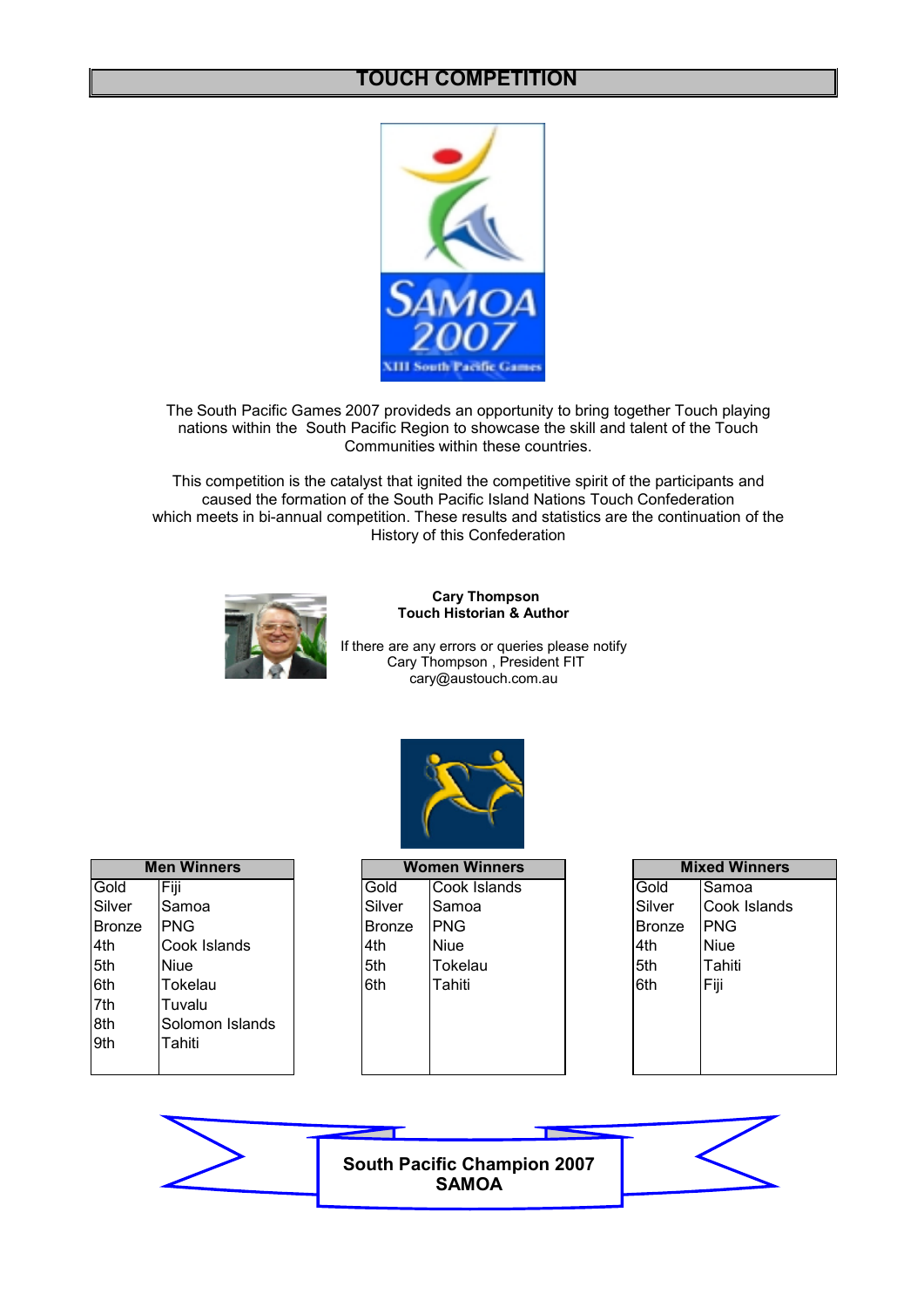

# **South Pacific Games 2007**

| Men                                                               |                                              |
|-------------------------------------------------------------------|----------------------------------------------|
| Pool A<br>Cook Island<br>Niue<br>PNG<br>Solomon Islands<br>Tuvalu | Pool B<br>Fiji<br>Samoa<br>Tokelau<br>Tahiti |

| Women       | Mixed       |
|-------------|-------------|
|             |             |
| Cook Island | Cook Island |
| Niue        | Fiji        |
| PNG         | Niue        |
| Samoa       | <b>PNG</b>  |
| Tahiti      | Samoa       |
| Tokelau     | Tahiti      |
|             |             |

#### *Monday 27th August 2007*

| ,,,,,,<br>8:30 AM | Men A<br>Men A<br>Men A | Gr.1<br>Gr.2 | <b>PNG</b><br>Cook Island<br>Tuvalu          | 4<br>13<br>- Bye             | <b>Niue</b><br>Solomon Islands | 1<br>$\overline{2}$          |
|-------------------|-------------------------|--------------|----------------------------------------------|------------------------------|--------------------------------|------------------------------|
| 9:10 AM           | Men B                   | Gr.1         | Fiji                                         | 6                            | Tokelau                        | 0                            |
|                   | Men B                   | Gr.2         | Samoa                                        | 15                           | Tahiti                         | 0                            |
| 9:50 AM           | Women                   | Gr.1         | Tokelau                                      | $\mathbf{1}$                 | <b>Niue</b>                    | 4                            |
|                   | Women                   | Gr.2         | Samoa                                        | 13                           | Tahiti                         | 0                            |
|                   | Women                   | Gr.3         | <b>PNG</b>                                   | 5                            | Cook Island                    | 6                            |
| 10:30 AM          | Men A<br>Men A<br>Men A | Gr.1<br>Gr.2 | Solomon Islands<br><b>PNG</b><br>Cook Island | $\overline{2}$<br>9<br>- Bye | <b>Niue</b><br>Tuvalu          | 15<br>4                      |
| 11:30 AM          | Men B                   | Gr.1         | Samoa                                        | 4                            | Fiji                           | 5                            |
|                   | Men B                   | Gr.2         | Tokelau                                      | 15                           | Tahiti                         | 0                            |
| 11:50 AM          | Women                   | Gr.1         | Samoa                                        | 3                            | Cook Island                    | 4                            |
|                   | Women                   | Gr.2         | Tahiti                                       | 1                            | Tokelau                        | 1                            |
|                   | Women                   | Gr.3         | <b>Niue</b>                                  | $\mathbf{1}$                 | <b>PNG</b>                     | 8                            |
| 12:30 PM          | Men A<br>Men A<br>Men A | Gr.1<br>Gr.2 | Cook Island<br><b>PNG</b><br><b>Niue</b>     | 9<br>14<br>- Bye             | Tuvalu<br>Solomon Islands      | $\overline{\mathbf{c}}$<br>3 |
| 1:10 PM           | Men B                   | Gr.1         | Tahiti                                       | 0                            | Fiji                           | 16                           |
| 1:50 PM           | Women                   | Gr.1         | Tahiti                                       | 0                            | <b>PNG</b>                     | 15                           |
|                   | Women                   | Gr.2         | <b>Niue</b>                                  | $\overline{2}$               | Cook Island                    | 3                            |
|                   | Women                   | Gr.3         | Samoa                                        | 12                           | <b>Tokelau</b>                 | 4                            |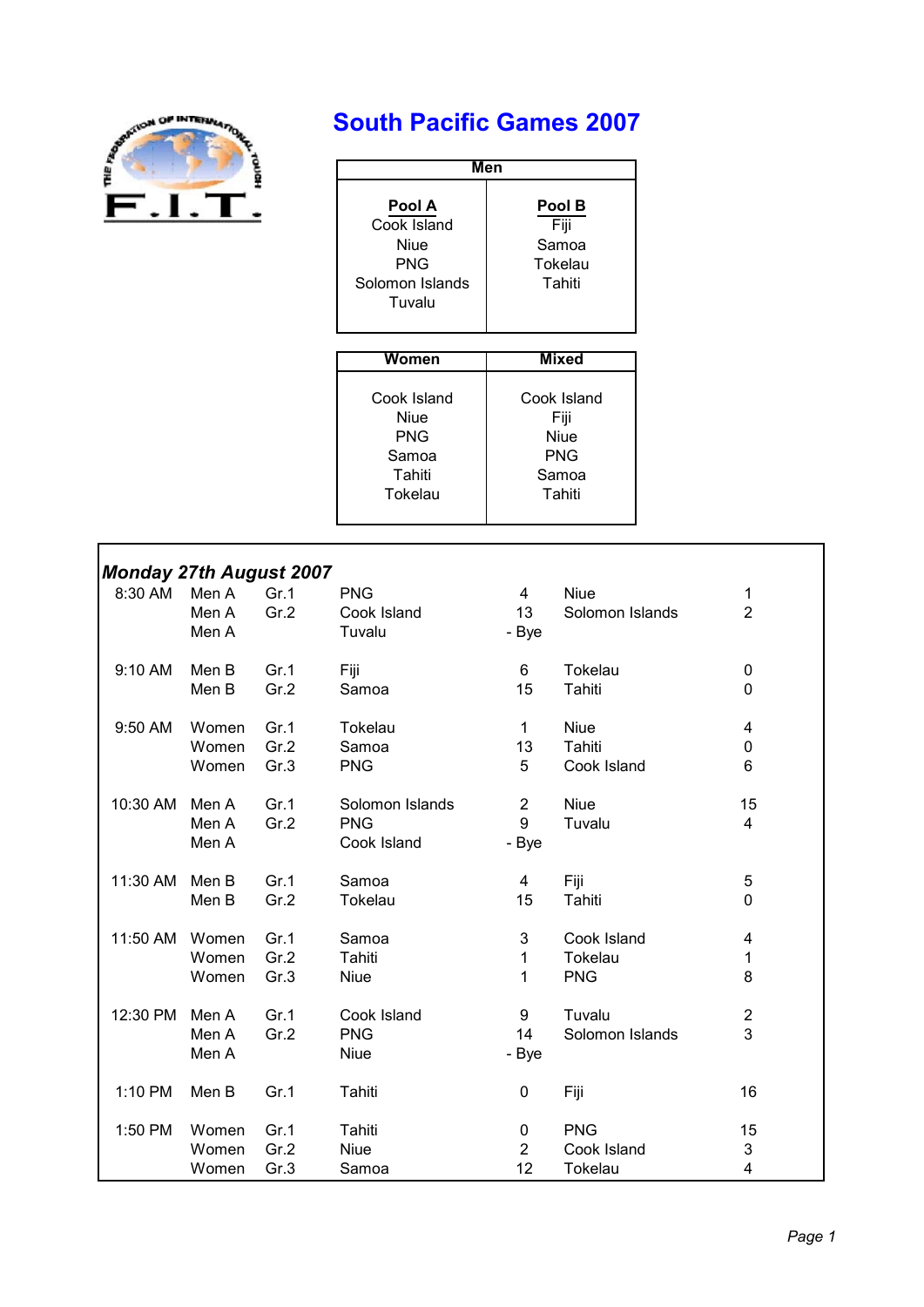| <b>Monday 27th August 2007</b>    |               |      |                 |                 |             |                         |
|-----------------------------------|---------------|------|-----------------|-----------------|-------------|-------------------------|
| 2:30 PM                           | Men A         | Gr.1 | <b>PNG</b>      | 6               | Cook Island | $\overline{7}$          |
|                                   | Men A         | Gr.2 | Tuvalu          | 5               | <b>Niue</b> | 4                       |
|                                   | Men A         |      | Solomon Islands | - Bye           |             |                         |
| 3:10 PM                           | Men B         | Gr.1 | Samoa           | 9               | Tokelau     | $\overline{2}$          |
| 3:50 PM                           | Women         | Gr.1 | Samoa           | $5\phantom{.0}$ | <b>Niue</b> | 0                       |
|                                   | Women         | Gr.2 | <b>PNG</b>      | 13              | Tokelau     | 0                       |
|                                   | Women         | Gr.3 | Cook Island     | 10              | Tahiti      | 0                       |
| 4:30 PM                           | Men A         | Gr.1 | Cook Island     | 6               | <b>Niue</b> | $\boldsymbol{2}$        |
|                                   | Men A         | Gr.2 | Solomon         | $\mathbf{1}$    | Tuvalu      | 9                       |
|                                   | Men A         |      | <b>PNG</b>      | - Bye           |             |                         |
| <b>Tuesday 28th August 2007</b>   |               |      |                 |                 |             |                         |
| 8:30 AM                           | Women         | Gr.1 | Tokelau         | 1               | Cook Island | 10                      |
|                                   | Women         | Gr.2 | <b>PNG</b>      | $\overline{2}$  | Samoa       | $\overline{2}$          |
|                                   | Women         | Gr.3 | Tahiti          | $\mathbf{1}$    | <b>Niue</b> | 8                       |
| 9:10 AM                           | Men           | Gr.1 | Cook Island     | 5               | Fiji        | 9                       |
|                                   | Men           | Gr.2 | Solomon         | 9               | Tahiti      | 1                       |
| 9:50 AM                           | Men           | Gr.1 | <b>Niue</b>     | $\overline{c}$  | Samoa       | 9                       |
|                                   | Men           | Gr.2 | <b>PNG</b>      | $\overline{7}$  | Tokelau     | 1                       |
| 10:30 AM                          | Women         | Gr.1 | Cook Islands    | 14              | Tahiti      | 0                       |
|                                   | Women         | Gr.2 | <b>PNG</b>      | 16              | Tokelau     | 1                       |
| 11:10 AM                          | Women         | Gr.3 | Samoa           | 6               | <b>Niue</b> | $\overline{2}$          |
|                                   |               |      |                 |                 |             |                         |
| 11:50 AM Men                      |               | Gr.1 | Cook Island     | 11              | Solomon     | 1                       |
| 12:30 PM Men                      |               | Gr.1 | <b>PNG</b>      | 6               | Tuvalu      | 4                       |
|                                   | 1:10 PM Women | Gr.1 | Cook Islands    | 9               | Niue        | $\overline{\mathbf{c}}$ |
|                                   | Women         | Gr.2 | <b>PNG</b>      | 3               | Samoa       | 5                       |
| 13:50                             | Women         | Gr.1 | Tahiti          | 0               | Tokelau     | $\overline{7}$          |
| 2:30 PM                           | Men           | Gr.1 | Fiji            | 3               | <b>PNG</b>  | $\overline{2}$          |
|                                   | Men           | Gr.2 | Samoa           | 4               | Cook Island | 3                       |
| 3:10 PM                           | Women         | Gr.1 | <b>PNG</b>      | 7               | <b>Niue</b> | 6                       |
| 3:50 PM                           | Women         | Gr.1 | Cook Islands    | 4               | Samoa       | 1                       |
|                                   |               |      |                 |                 |             |                         |
| 4:30 PM                           | Men           | Gr.1 | <b>PNG</b>      | 5               | Cook Island | 4                       |
| 5:10 PM                           | Men           | Gr.1 | Fiji            | 6               | Samoa       | 4                       |
| <b>Wednesday 29th August 2007</b> |               |      |                 |                 |             |                         |
| 8:30 AM                           | Mixed         | Gr.1 | Samoa           | 12              | Tahiti      | 5                       |
|                                   | Mixed         | Gr.2 | <b>PNG</b>      | $\overline{2}$  | Cook Island | 5                       |
|                                   |               |      |                 |                 |             |                         |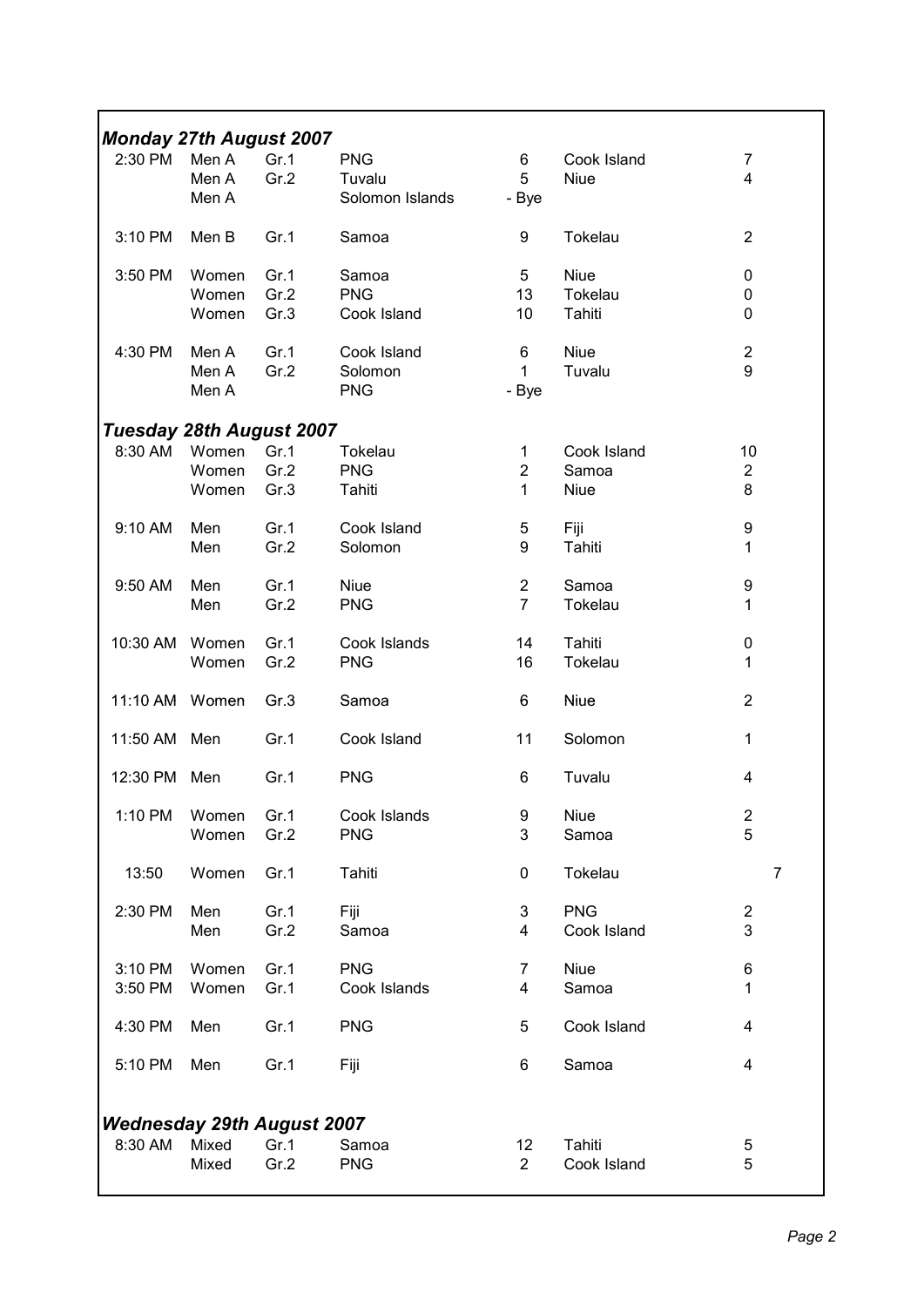| <b>Wednesday 29th August 2007</b> |                         |                      |                                    |                                    |                            |                                                  |
|-----------------------------------|-------------------------|----------------------|------------------------------------|------------------------------------|----------------------------|--------------------------------------------------|
| 9:10 AM                           | Mixed                   | Gr.1                 | Fiji                               | 0                                  | <b>Niue</b>                | $\overline{7}$                                   |
| 10:30 AM                          | Mixed                   | Gr.1                 | Samoa                              | 0                                  | Cook Island                | 3                                                |
| 11:10 AM Mixed                    | Mixed                   | Gr.1<br>Gr.2         | <b>Niue</b><br>Tahiti              | 3<br>5                             | <b>PNG</b><br>Fiji         | 15<br>9                                          |
| 12:30 PM                          | Mixed                   | Gr.1                 | Tahiti                             | 0                                  | <b>PNG</b>                 | $\overline{\mathbf{4}}$                          |
| 1:10 PM                           | Mixed                   | Gr.1                 | Samoa                              | 5                                  | Fiji                       | 5                                                |
|                                   |                         |                      |                                    |                                    |                            |                                                  |
| 1:50 PM                           | Mixed                   | Gr.1                 | <b>Niue</b>                        | $\overline{2}$                     | Cook Island                | 6                                                |
| 3:10 PM                           | Mixed                   | Gr.1                 | <b>PNG</b>                         | 1                                  | Fiji                       | $\mathbf{1}$                                     |
| 3:30 PM                           | Mixed<br>Mixed          | Gr.1<br>Gr.2         | Cook Island<br>Samoa               | 12<br>$\overline{7}$               | Tahiti<br><b>Niue</b>      | 8<br>$\overline{2}$                              |
| <b>Thursday 30th August 2007</b>  |                         |                      |                                    |                                    |                            |                                                  |
| 8:30 AM                           | Mixed<br>Mixed          | Gr.1<br>Gr.2         | Fiji<br>Tahiti                     | 7<br>0                             | Cook Island<br><b>Niue</b> | 5<br>5                                           |
| 9:10 AM                           | Mixed                   | Gr.1                 | <b>PNG</b>                         | 6                                  | Samoa                      | $\overline{7}$                                   |
| 11:10 AM                          | Mixed<br>Mixed<br>Mixed | Gr.1<br>Gr.2<br>Gr.1 | <b>PNG</b><br>Cook Island<br>Samoa | $\overline{\mathbf{4}}$<br>3<br>12 | Niue<br>Fiji<br>Tahiti     | $\mathbf{1}$<br>$\overline{2}$<br>$\overline{2}$ |
| 1:50 PM                           | Mixed<br>Mixed          | Gr.1<br>Gr.2         | Cook Island<br><b>PNG</b>          | 5<br>5                             | <b>Niue</b><br>Samoa       | $\mathbf{1}$<br>8                                |
| 2:30 PM                           | Mixed                   | Gr.1                 | Fiji                               | 0                                  | Tahiti                     | 5                                                |
| 4:50 PM                           | Mixed                   | Gr.1                 | <b>PNG</b>                         | 5                                  | <b>Niue</b>                | $\overline{4}$                                   |
| 5:40 PM                           | Mixed                   | Gr.1                 | Cook Island                        | 6                                  | Samoa                      | $\overline{7}$                                   |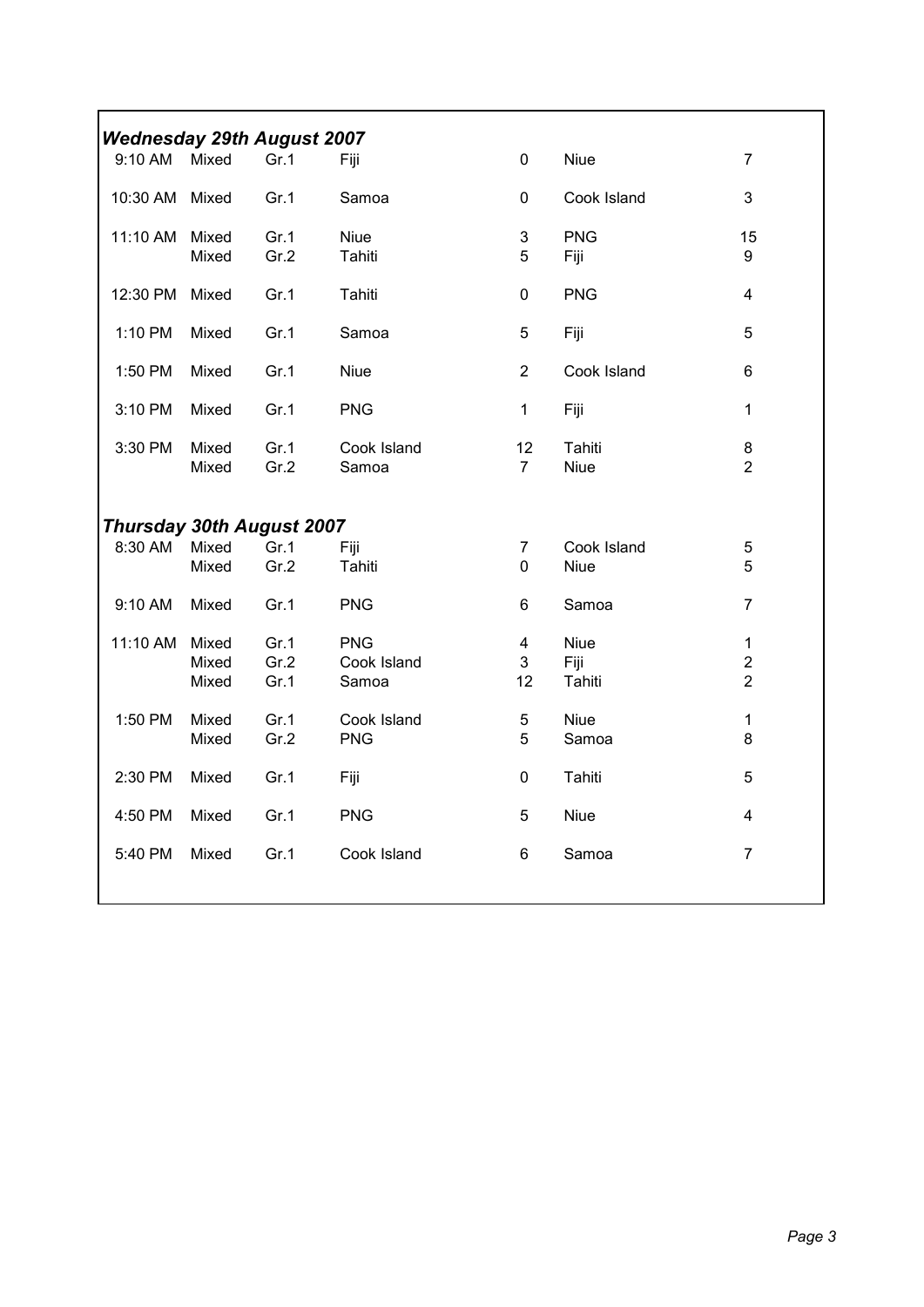# **2007 RESULTS - MENS OPEN DIVISION**

# *Competition Table*

|                               | <b>After Preliminary Rounds</b>              | P                      | W                             | L                             | D | F                         | A                        | <b>Pts</b>       | <b>Diff</b>               | Ave                          |
|-------------------------------|----------------------------------------------|------------------------|-------------------------------|-------------------------------|---|---------------------------|--------------------------|------------------|---------------------------|------------------------------|
|                               | Pool A                                       |                        |                               |                               |   |                           |                          |                  |                           |                              |
| 1                             | Cook Island                                  | 4                      | 4                             |                               |   | 35                        | 12                       | $12 \,$          | 23                        | 2.92                         |
| $\overline{2}$                | PNG                                          | 4                      | 3                             | 1                             |   | 33                        | 15                       | 10               | 18                        | 2.20                         |
| 3                             | Tuvalu                                       | 4                      | $\overline{2}$                | $\overline{2}$                |   | 20                        | 23                       | 8                | -3                        | 0.87                         |
| 4                             | <b>Niue</b>                                  | 4                      | 1                             | 3                             |   | 22                        | 17                       | 6                | 5                         | 1.29                         |
| 5                             | Solomon Islands                              | 4                      |                               | 4                             |   | 8                         | 51                       | 4                | -43                       | 0.16                         |
|                               |                                              | 20                     | 10                            | 10                            | 0 | 118                       | 118                      |                  | 0                         |                              |
| 1<br>$\overline{2}$<br>3<br>4 | Pool B<br>Fiji<br>Samoa<br>Tokelau<br>Tahiti | 3<br>3<br>3<br>3<br>12 | 3<br>$\overline{2}$<br>1<br>6 | 1<br>$\overline{2}$<br>3<br>6 | 0 | 27<br>28<br>17<br>0<br>72 | 4<br>7<br>15<br>46<br>72 | 9<br>7<br>5<br>3 | 23<br>21<br>2<br>-46<br>0 | 6.75<br>4.00<br>1.13<br>0.00 |
|                               |                                              | 32                     | 16                            | 16                            | 0 | 190                       | 190                      |                  | 0                         |                              |

| <b>Semis</b>  | Fiji<br>Samoa | 3<br>4 | <b>PNG</b><br>Cook Islands | 2<br>3 |
|---------------|---------------|--------|----------------------------|--------|
| <b>Bronze</b> | <b>PNG</b>    | 5      | Cook Islands               | 4      |
| <b>Finals</b> | Fiji          | 6      | Samoa                      |        |

## *Team Results*

| FIJI - 1st |              |     |    |    | SAMOA - 2nd |              |      |    |                |
|------------|--------------|-----|----|----|-------------|--------------|------|----|----------------|
|            | Tokelau      | Won | 6  | 0  |             | Tahiti       | Won  | 15 | 0              |
| 2          | Samoa        | Won | 5  | 4  | 2           | Fiji         | Lost | 4  | 5              |
| 3          | Tahiti       | Won | 16 | 0  | 3           | Tokelau      | Won  | 9  | $\overline{2}$ |
| 4          | Cook Islands | Won | 9  | 5  | 4           | <b>Niue</b>  | Won  | 9  | $\overline{2}$ |
| <b>SF</b>  | <b>PNG</b>   | Won | 3  | 2  | SF          | Cook Islands | Won  | 4  | 3              |
| F          | Samoa        | Won | 6  | 4  | F           | Fiji         | Lost | 4  | 6              |
|            |              |     |    |    |             |              |      |    |                |
| MVP-       |              |     | 45 | 15 | MVP-        |              |      | 45 | 18             |

| PNG - 3rd |                   |      |    |    |           | <b>COOK ISLANDS - 4th</b> |            |    |                |
|-----------|-------------------|------|----|----|-----------|---------------------------|------------|----|----------------|
|           | <b>Niue</b>       | Won  | 4  |    |           | Solomon Islar Won         |            | 13 | $\overline{2}$ |
| 2         | Tuvalu            | Won  | 9  | 4  | 2         | Tuvalu                    | Won        | 9  | $\overline{2}$ |
| 3         | Solomon Islan Won |      | 14 | 3  | 3         | <b>PNG</b>                | <b>Won</b> |    | 6              |
| 4         | Cook Islands      | Lost | 6  |    | 4         | Niue                      | <b>Won</b> | 6  | $\overline{2}$ |
| <b>PO</b> | Tokelau           | Won  | 7  |    | <b>PO</b> | Fiji                      | Lost       | 5  | 9              |
| QF        | Tuvalu            | Won  | 6  | 4  | QF        | Solomon Islarl Won        |            | 11 |                |
| <b>SF</b> | Fiji              | Lost | 2  | 3  | <b>SF</b> | Samoa                     | Lost       | 3  | 4              |
| <b>BF</b> | Cook Islands      | Won  | 5  | 4  | ВF        | <b>PNG</b>                | Lost       | 4  | 5              |
|           |                   |      |    |    |           |                           |            |    |                |
| $MVP -$   |                   |      | 53 | 27 | MVP-      |                           |            | 58 | 31             |

| SAMOA - 2nd    |              |      |    |                |
|----------------|--------------|------|----|----------------|
|                | Tahiti       | Won  | 15 | 0              |
| 2              | Fiji         | Lost | 4  | 5              |
| 3              | Tokelau      | Won  | 9  | $\overline{2}$ |
| $\overline{4}$ | <b>Niue</b>  | Won  | 9  | $\overline{2}$ |
| <b>SF</b>      | Cook Islands | Won  | 4  | $\overline{3}$ |
| F              | Fiji         | Lost |    | 6              |
|                |              |      |    |                |
|                |              |      | 45 | 18             |

| IG - 3rd       |                   |            |    |    |           | <b>COOK ISLANDS - 4th</b> |      |    |    |
|----------------|-------------------|------------|----|----|-----------|---------------------------|------|----|----|
| 1              | <b>Niue</b>       | Won        | 4  |    |           | Solomon Islar Won         |      | 13 | 2  |
| $\overline{2}$ | Tuvalu            | <b>Won</b> | 9  | 4  | 2         | Tuvalu                    | Won  | 9  | 2  |
| 3              | Solomon Islan Won |            | 14 | 3  | 3         | <b>PNG</b>                | Won  | 7  | 6  |
| 4              | Cook Islands      | Lost       | 6  | 7  | 4         | Niue                      | Won  | 6  | 2  |
| ٥              | Tokelau           | Won        | 7  |    | <b>PO</b> | Fiji                      | Lost | 5  | 9  |
| ĴΕ             | Tuvalu            | Won        | 6  | 4  | QF        | Solomon Islar             | Won  | 11 |    |
| SF             | Fiji              | Lost       | 2  | 3  | <b>SF</b> | Samoa                     | Lost | 3  |    |
| 3F             | Cook Islands      | Won        | 5  | 4  | ВF        | <b>PNG</b>                | Lost | 4  | 5  |
|                |                   |            |    |    |           |                           |      |    |    |
| /P -           |                   |            | 53 | 27 | MVP-      |                           |      | 58 | 31 |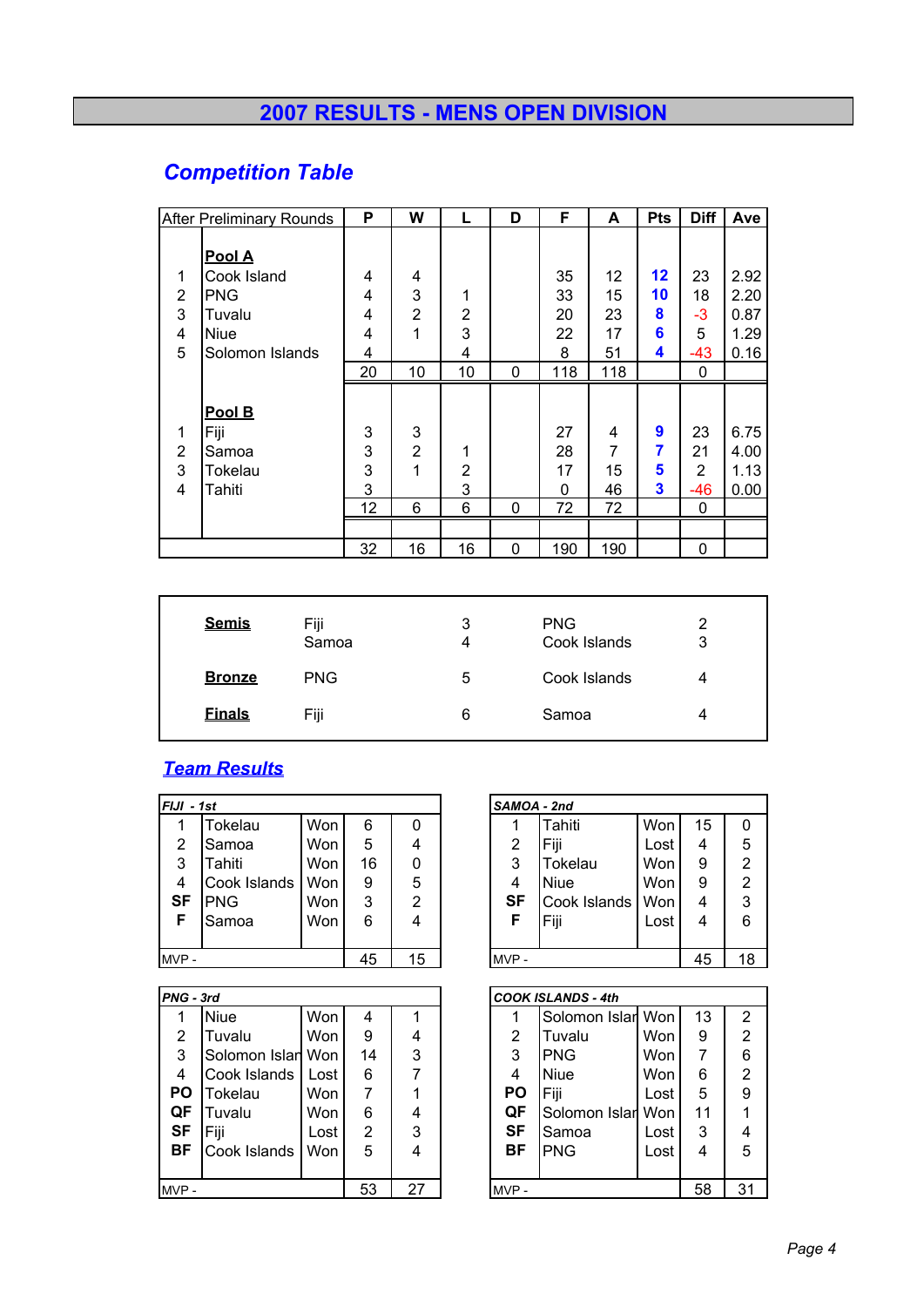### **RESULTS - MENS OPEN DIVISION**

| NIUE - 5th |                   |      |    |    |      | <b>TOKELAU - 6th</b> |      |    |    |
|------------|-------------------|------|----|----|------|----------------------|------|----|----|
|            | PNG               | Lost |    | 4  |      | Fiji                 | Lost | 0  | 6  |
| 2          | Solomon Islan Won |      | 15 | 2  | 2    | Tahiti               | Won  | 15 | 0  |
| 3          | Tuvalu            | Lost | 4  | 5  | 3    | Samoa                | Lost | 2  | 9  |
| 4          | Cook Islands      | Lost | 2  | 6  | 4    |                      |      |    |    |
| PO         | Samoa             | Lost | 2  | 9  | PО   | <b>PNG</b>           | Lost |    |    |
|            |                   |      |    |    |      |                      |      |    |    |
| MVP-       |                   |      | 24 | 26 | MVP- |                      |      | 18 | 22 |

|      | <b>TOKELAU - 6th</b> |      |                |    |
|------|----------------------|------|----------------|----|
|      | Fiji                 | Lost | 0              | 6  |
| 2    | Tahiti               | Won  | 15             | 0  |
| 3    | Samoa                | Lost | $\overline{2}$ | 9  |
| 4    |                      |      |                |    |
| PO   | <b>PNG</b>           | Lost |                | 7  |
|      |                      |      |                |    |
| MVP- |                      |      | 18             | 22 |
|      |                      |      |                |    |

|      | <b>TUVALU - 7th</b> |            |    |    |      | <b>SOLOMON ISLANDS - 8th</b> |      |    |    |
|------|---------------------|------------|----|----|------|------------------------------|------|----|----|
|      | <b>PNG</b>          | Lost       | 4  | 9  |      | Cook Islands                 | Lost | 2  | 13 |
| 2    | Cook Islands        | Lost       | 2  | 9  | 2    | Niue                         | Lost | 2  | 15 |
| 3    | <b>Niue</b>         | <b>Won</b> | 5  | 4  | 3    | <b>PNG</b>                   | Lost | 3  | 14 |
| 4    | Solomon Islan Won   |            | 9  |    | 4    | Tuvalu                       | Lost |    | 9  |
| 5    |                     |            |    |    | 5    | Tahiti                       | Won  | 9  | 1  |
| PО   | <b>PNG</b>          | Lost       | 4  | 6  | PΟ   | Cook Islands                 | Lost |    | 11 |
|      |                     |            |    |    |      |                              |      |    |    |
| MVP- |                     |            | 24 | 29 | MVP- |                              |      | 18 | 63 |

|                | <b>VALU - 7th</b> |      |    |    | <b>SOLOMON ISLANDS - 8th</b> |              |      |    |    |
|----------------|-------------------|------|----|----|------------------------------|--------------|------|----|----|
| 1              | <b>PNG</b>        | Lost | 4  | 9  |                              | Cook Islands | Lost | 2  | 13 |
| $\overline{2}$ | Cook Islands      | Lost | 2  | 9  | 2                            | <b>Niue</b>  | Lost | 2  | 15 |
| 3              | <b>Niue</b>       | Won  | 5  | 4  | 3                            | <b>PNG</b>   | Lost | 3  | 14 |
| 4              | Solomon Islan Won |      | 9  |    | 4                            | Tuvalu       | Lost |    | 9  |
| 5              |                   |      |    |    | 5                            | Tahiti       | Won  | 9  |    |
| ٥              | <b>PNG</b>        | Lost | 4  | 6  | PΟ                           | Cook Islands | Lost |    | 11 |
|                |                   |      |    |    |                              |              |      |    |    |
| /P -           |                   |      | 24 | 29 | MVP-                         |              |      | 18 | 63 |

| <b>TAHITI - 9th</b> |                    |      |   |    |
|---------------------|--------------------|------|---|----|
|                     | Samoa              | Lost | 0 | 15 |
| 2                   | Tokelau            | Lost | 0 | 15 |
| 3                   | Fiji               | Lost | 0 | 16 |
| <b>PO</b>           | Solomon Islan Lost |      |   | 9  |
| AVP -               |                    |      |   | 55 |

### *Competition Table - Including Finals*

|                 | Р  | W  |    | D | F   | A   | <b>Dif</b> | Ave  |
|-----------------|----|----|----|---|-----|-----|------------|------|
|                 |    |    |    |   |     |     |            |      |
| Cook Island     | 8  | 5  | 3  |   | 58  | 31  | 27         | 1.87 |
| Fiji            | 6  | 6  |    |   | 45  | 15  | 30         | 3.00 |
| <b>Niue</b>     | 5  |    | 4  |   | 24  | 26  | -2         | 0.92 |
| PNG             | 8  | 6  | 2  |   | 53  | 27  | 26         | 1.96 |
| Samoa           | 6  | 4  | 2  |   | 45  | 18  | 27         | 2.50 |
| Solomon Islands | 6  | 1  | 5  |   | 18  | 63  | $-45$      | 0.29 |
| Tahiti          | 4  |    | 4  |   |     | 55  | $-54$      | 0.02 |
| <b>Tokelau</b>  | 4  |    | 3  |   | 18  | 22  | -4         | 0.82 |
| Tuvalu          | 5  | 2  | 3  |   | 24  | 29  | -5         | 0.83 |
|                 |    |    |    |   |     |     |            |      |
|                 | 52 | 26 | 26 | 0 | 286 | 286 | 0          |      |

**Highest winning score:** 16-0; Fiji v Tahiti<br>**Longest Winning Streak:** 6 games; Fiji

**Longest Winning Streak:**<br>Most Touchdowns:

10; Samuel Toroma - Cook Islands *Most T'downs in a game:* 4; Samuel Toroma - Cook Islands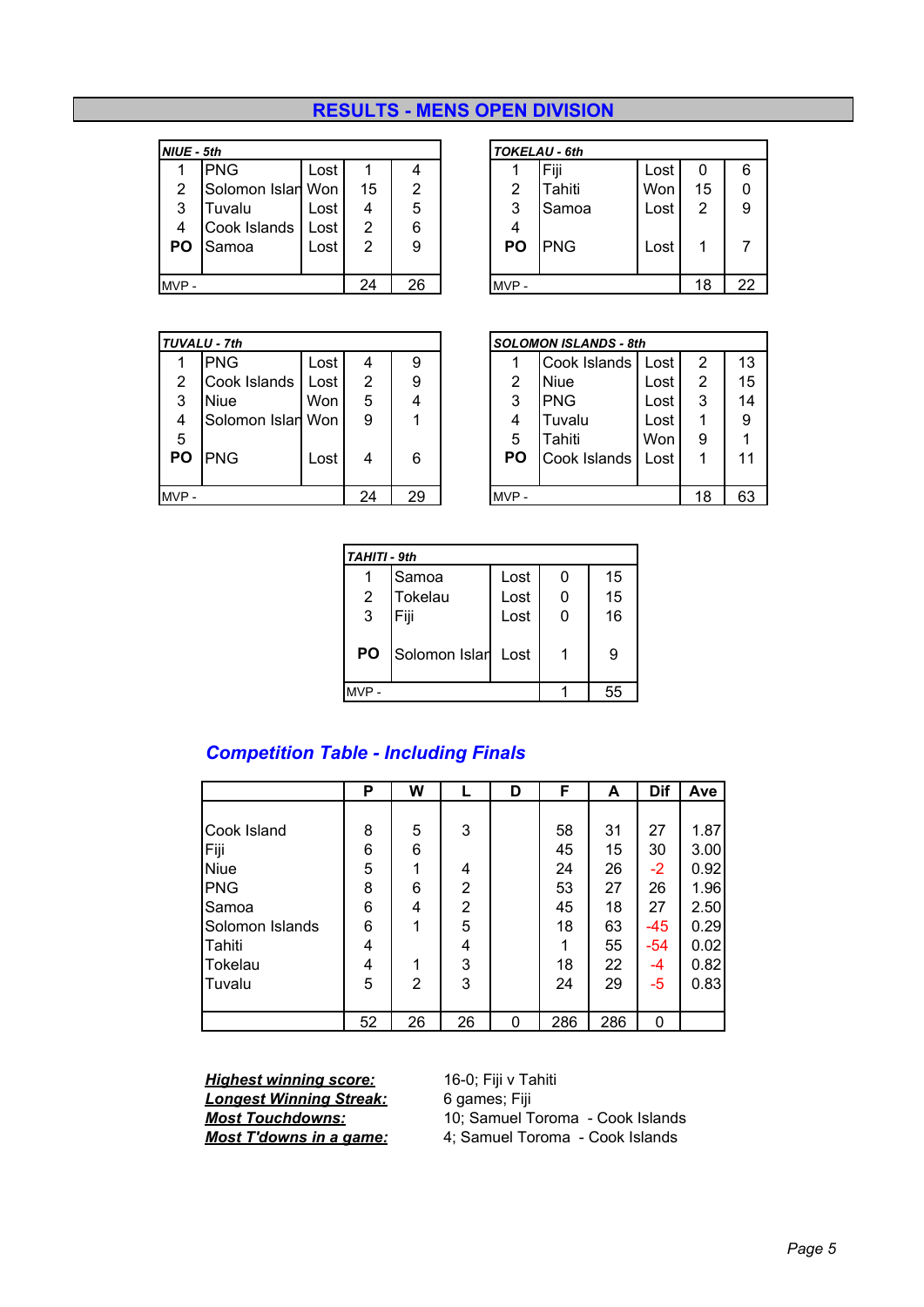### **2007 RESULTS - WOMEN OPEN DIVISION**

# *Competition Table*

|                            | <b>After Preliminary Rounds</b>                                 |                            | P                          | W                             |                       | D                    | F                                           | A                               | <b>Pts</b>                    | <b>Diff</b>                        | Ave                                          |
|----------------------------|-----------------------------------------------------------------|----------------------------|----------------------------|-------------------------------|-----------------------|----------------------|---------------------------------------------|---------------------------------|-------------------------------|------------------------------------|----------------------------------------------|
| 1<br>2<br>3<br>4<br>5<br>6 | Cook Island<br><b>PNG</b><br>Samoa<br>Niue<br>Tahiti<br>Tokelau |                            | 5<br>5<br>5<br>5<br>5<br>5 | 5<br>3<br>3<br>$\overline{2}$ | 1<br>1<br>3<br>4<br>4 | 1<br>1<br>1<br>1     | 33<br>43<br>35<br>15<br>7<br>$\overline{2}$ | 11<br>9<br>10<br>18<br>40<br>47 | 15<br>12<br>12<br>9<br>6<br>6 | 22<br>34<br>25<br>-3<br>-33<br>-45 | 3.00<br>4.78<br>3.50<br>0.83<br>0.18<br>0.04 |
|                            |                                                                 |                            | 30                         | 13                            | 13                    | 4                    | 135                                         | 135                             |                               | 0                                  |                                              |
|                            | <b>Semis</b>                                                    |                            | Cook Islands               |                               | 9                     |                      | <b>Niue</b>                                 |                                 |                               | 2                                  |                                              |
|                            |                                                                 | Samoa                      |                            |                               | 5                     | <b>PNG</b>           |                                             |                                 | 3                             |                                    |                                              |
|                            | <b>Bronze</b><br><b>Gold/Silver</b>                             | <b>PNG</b><br>Cook Islands |                            |                               | 7<br>4                | <b>Niue</b><br>Samoa |                                             |                                 |                               | 6<br>1                             |                                              |

### *Team Results*

|      | COOK ISLANDS - 1st |     |    |    | SAMOA - 2nd |             |            |    |                |
|------|--------------------|-----|----|----|-------------|-------------|------------|----|----------------|
|      | <b>PNG</b>         | Won | 6  | 5  |             | Tahiti      | Won        | 13 | 0              |
| 2    | Samoa              | Won | 4  | 3  | 2           | Cook Island | Lost       | 3  | 4              |
| 3    | <b>Niue</b>        | Won | 3  | 2  | 3           | Tokelau     | Won        | 12 | 4              |
| 4    | Tahiti             | Won | 10 | 0  | 4           | Niue        | <b>Won</b> | 5  | 0              |
| 5    | Tokelau            | Won | 10 |    | 5           | <b>PNG</b>  | Drew       | 2  | $\overline{2}$ |
| QF   | Tahiti             | Won | 14 | 0  | QF          | Niue        | <b>Won</b> | 6  | $\overline{2}$ |
| SF   | <b>Niue</b>        | Won | 9  | 0  | SF          | <b>PNG</b>  | <b>Won</b> | 5  | 3              |
| F    | Samoa              | Won | 4  |    |             | Cook Island | Lost       | 1  | 4              |
| MVP- |                    |     | 60 | 12 | MVP-        |             |            | 47 | 19             |

|      | PNG - 3rd   |      |    |    |  | NIUE - 4th |                |      |    |    |
|------|-------------|------|----|----|--|------------|----------------|------|----|----|
|      | Cook Island | Lost | 5  | 6  |  |            | <b>Tokelau</b> | Won  | 4  | 1  |
| 2    | Niue        | Won  | 8  |    |  | 2          | <b>PNG</b>     | Lost | 1  | 8  |
| 3    | Tahiti      | Won  | 15 | 0  |  | 3          | Cook Island    | Lost | 2  | 3  |
| 4    | Tokelau     | Won  | 13 | 0  |  | 4          | Samoa          | Lost | 0  | 5  |
| 5    | Samoa       | Drew | 2  | 2  |  | 5          | Tahiti         | Won  | 8  | 1  |
| QF   | Tokelau     | Won  | 16 |    |  | QF         | Samoa          | Lost | 2  | 6  |
| SF   | Samoa       | Lost | 3  | 5  |  | <b>SF</b>  | Cook Island    | Lost | 0  | 9  |
| ВF   | <b>Niue</b> | Won  |    | 6  |  | ВF         | <b>PNG</b>     | Lost | 6  | 7  |
| MVP- |             |      | 69 | 21 |  | MVP-       |                |      | 23 | 40 |

|           | TOKELAU - 5th |      |    |    | <b>TAHITI - 6th</b> |                |      |   |    |
|-----------|---------------|------|----|----|---------------------|----------------|------|---|----|
| 1         | <b>Niue</b>   | Lost |    | 4  |                     | Samoa          | Lost | 0 | 13 |
| 2         | Tahiti        | Drew |    |    | 2                   | Tokelau        | Drew |   | 1  |
| 3         | Samoa         | Lost | 4  | 12 | 3                   | <b>PNG</b>     | Lost | 0 | 15 |
| 4         | <b>PNG</b>    | Lost | 0  | 13 | 4                   | Cook Island    | Lost | 0 | 10 |
| 5         | Cook Island   | Lost | 1  | 10 | 5                   | <b>Niue</b>    | Lost |   | 8  |
| QF        | <b>PNG</b>    | Lost |    | 16 | QF                  | Cook Island    | Lost | 0 | 14 |
| <b>PO</b> | Tahiti        | Won  |    | 0  | PO                  | <b>Tokelau</b> | Lost | 0 |    |
| MVP-      |               |      | 15 | 56 | MVP-                |                |      | າ | 68 |

|                | DOK ISLANDS - 1st |     |    |    | SAMOA - 2nd |                |             |    |                |
|----------------|-------------------|-----|----|----|-------------|----------------|-------------|----|----------------|
| 1              | <b>PNG</b>        | Won | 6  | 5  |             | Tahiti         | Won         | 13 | 0              |
| $\overline{2}$ | Samoa             | Won | 4  | 3  | 2           | Cook Island    | Lost        | 3  | 4              |
| 3              | <b>Niue</b>       | Won | 3  | 2  | 3           | <b>Tokelau</b> | Won         | 12 | 4              |
| 4              | Tahiti            | Won | 10 | 0  | 4           | Niue           | Won         | 5  | 0              |
| 5              | Tokelau           | Won | 10 |    | 5           | <b>PNG</b>     | <b>Drew</b> | 2  | 2              |
| )F             | Tahiti            | Won | 14 | 0  | QF          | <b>Niue</b>    | Won         | 6  | $\overline{2}$ |
| SF             | <b>Niue</b>       | Won | 9  | 0  | SF          | <b>PNG</b>     | Won         | 5  | 3              |
| F              | Samoa             | Won | 4  |    | F           | Cook Island    | Lost        |    |                |
| /P -           |                   |     | 60 | 12 | MVP-        |                |             | 47 | 19             |

| IG - 3rd |             |      |    |    | NIUE - 4th |           |             |      |    |    |  |
|----------|-------------|------|----|----|------------|-----------|-------------|------|----|----|--|
| 1        | Cook Island | Lost | 5  | 6  |            |           | Tokelau     | Won  | 4  |    |  |
| 2        | <b>Niue</b> | Won  | 8  |    |            | 2         | <b>PNG</b>  | Lost |    | 8  |  |
| 3        | Tahiti      | Won  | 15 | 0  |            | 3         | Cook Island | Lost | 2  | 3  |  |
| 4        | Tokelau     | Won  | 13 | 0  |            | 4         | Samoa       | Lost | 0  | 5  |  |
| 5.       | Samoa       | Drew | 2  | 2  |            | 5         | Tahiti      | Won  | 8  |    |  |
| )F       | Tokelau     | Won  | 16 |    |            | QF        | Samoa       | Lost | 2  | 6  |  |
| SF       | Samoa       | Lost | 3  | 5  |            | <b>SF</b> | Cook Island | Lost | 0  | 9  |  |
| 3F       | <b>Niue</b> | Won  |    | 6  |            | ВF        | <b>PNG</b>  | Lost | 6  |    |  |
| /P -     |             |      | 69 | 21 |            | MVP-      |             |      | 23 | 40 |  |

|      | KELAU - 5th |             |    |    | <b>TAHITI - 6th</b> |             |             |    |    |
|------|-------------|-------------|----|----|---------------------|-------------|-------------|----|----|
| 1    | <b>Niue</b> | Lost        |    | 4  |                     | Samoa       | Lost        | 0  | 13 |
| 2    | Tahiti      | <b>Drew</b> |    |    | 2                   | Tokelau     | <b>Drew</b> |    |    |
| 3    | Samoa       | Lost        | 4  | 12 | 3                   | <b>IPNG</b> | Lost        | 0  | 15 |
| 4    | <b>PNG</b>  | Lost        | 0  | 13 | 4                   | Cook Island | Lost        | 0  | 10 |
| 5.   | Cook Island | Lost        |    | 10 | 5                   | <b>Niue</b> | Lost        |    | 8  |
| )F   | <b>PNG</b>  | Lost        |    | 16 | QF                  | Cook Island | Lost        | 0  | 14 |
| ٥י   | Tahiti      | Won         |    | 0  | PO                  | Tokelau     | Lost        | 0  |    |
| /P - |             |             | 15 | 56 | MVP-                |             | 2           | 68 |    |
|      |             |             |    |    |                     |             |             |    |    |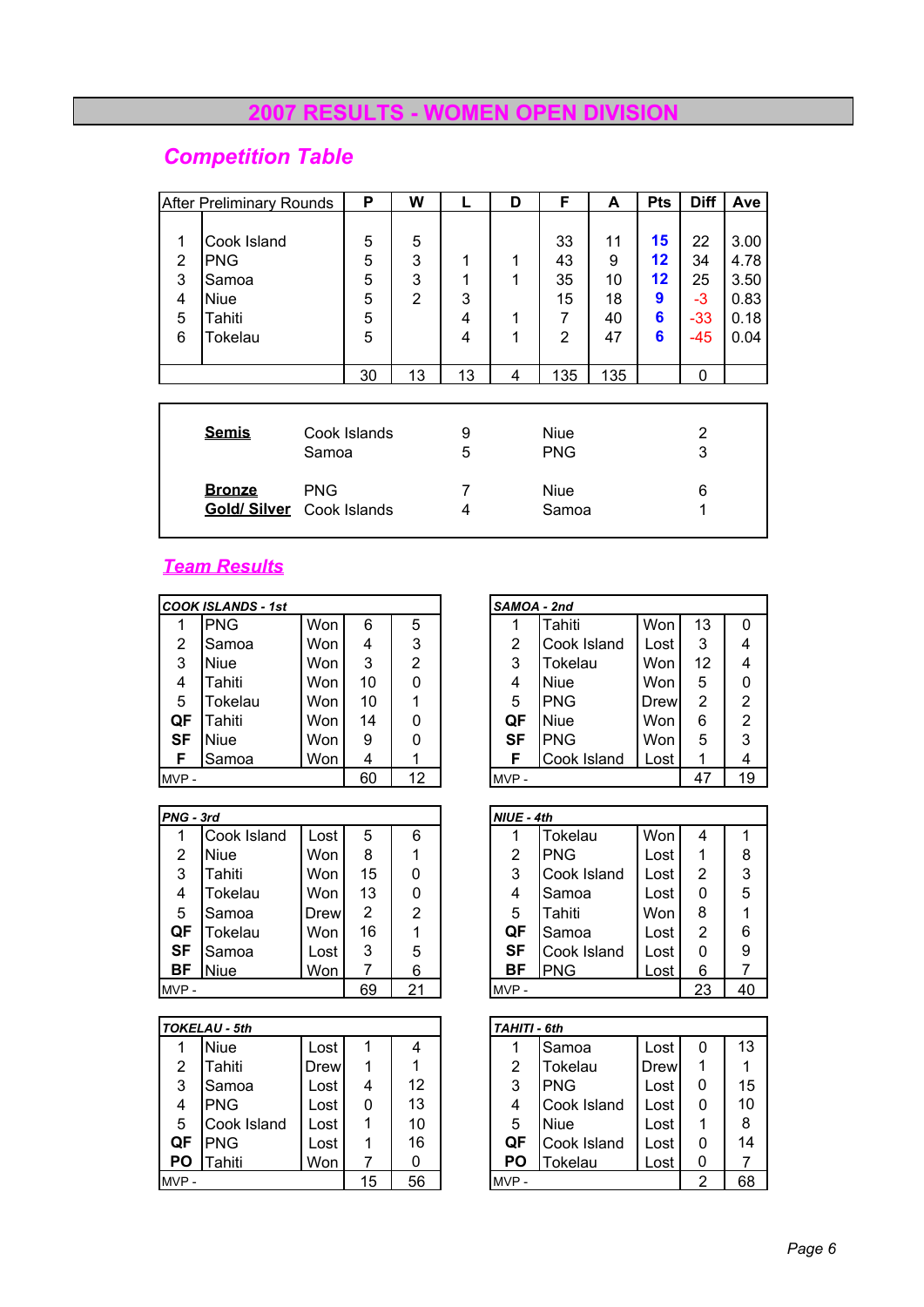#### *RESPUES DIVISION*

## *Competition Table - Including Finals*

|             | Р  | W  |                | D | F              | A   | Dif   | Ave  |
|-------------|----|----|----------------|---|----------------|-----|-------|------|
|             |    |    |                |   |                |     |       |      |
| Cook Island | 8  | 8  |                |   | 60             | 12  | 48    | 5.00 |
| <b>Niue</b> | 8  | 2  | 6              |   | 23             | 40  | $-17$ | 0.58 |
| PNG         | 8  | 5  | $\overline{2}$ | 1 | 69             | 21  | 48    | 3.29 |
| Samoa       | 8  | 5  | $\overline{2}$ |   | 47             | 19  | 28    | 2.47 |
| Tahiti      |    |    | 6              |   | $\overline{2}$ | 68  | $-66$ | 0.03 |
| Tokelau     |    | 1  | 5              |   | 15             | 56  | -41   | 0.27 |
|             |    |    |                |   |                |     |       |      |
|             | 46 | 21 | 21             | 4 | 216            | 216 |       |      |

*Highest winning score:*<br> **Longest Winning Streak:** 8 games; Cook Islands **Longest Winning Streak:** 8 games; Cook Islan<br> **Most Touchdowns:** 11; Lita Gasi - PNG **Most Touchdowns:** 11; Lita Gasi - PNG<br> **Most Touchdowns in a game:** 5: Vavine Yore - PNG *Most Touchdowns in a game:* 

#### **2007 RESULTS - MIXED OPEN DIVISION**

## *Competition Table*

|             | <b>After Preliminary Rounds</b>            | P                | W                |              | D      | F                    | A                   | <b>Pts</b>         | <b>Diff</b>        | Ave                                |
|-------------|--------------------------------------------|------------------|------------------|--------------|--------|----------------------|---------------------|--------------------|--------------------|------------------------------------|
| 2<br>3<br>4 | Cook Island<br>Samoa<br><b>Niue</b><br>PNG | 5<br>5<br>5<br>5 | 4<br>3<br>2<br>2 | 3<br>3       |        | 30<br>32<br>21<br>29 | 9<br>18<br>19<br>23 | 14<br>12<br>9<br>9 | 21<br>14<br>2<br>6 | 3.33<br>1.78<br>1*<br>1.11<br>1.26 |
| 5<br>6      | Fiji<br>Tahiti                             | 5<br>5<br>30     | 13               | 2<br>4<br>13 | 2<br>4 | 19<br>5<br>136       | 21<br>46<br>136     |                    | $-2$<br>$-41$<br>0 | 0.90<br>0.11                       |

\* Forfeited two games

| <b>Semis</b>  | Cook Islands<br>Samoa | 5<br>8 | <b>Niue</b><br><b>PNG</b> | 5 |
|---------------|-----------------------|--------|---------------------------|---|
| <b>Bronze</b> | <b>PNG</b>            | 5      | Niue                      | 4 |
| <b>Finals</b> | Samoa                 |        | Cook Islands              | 6 |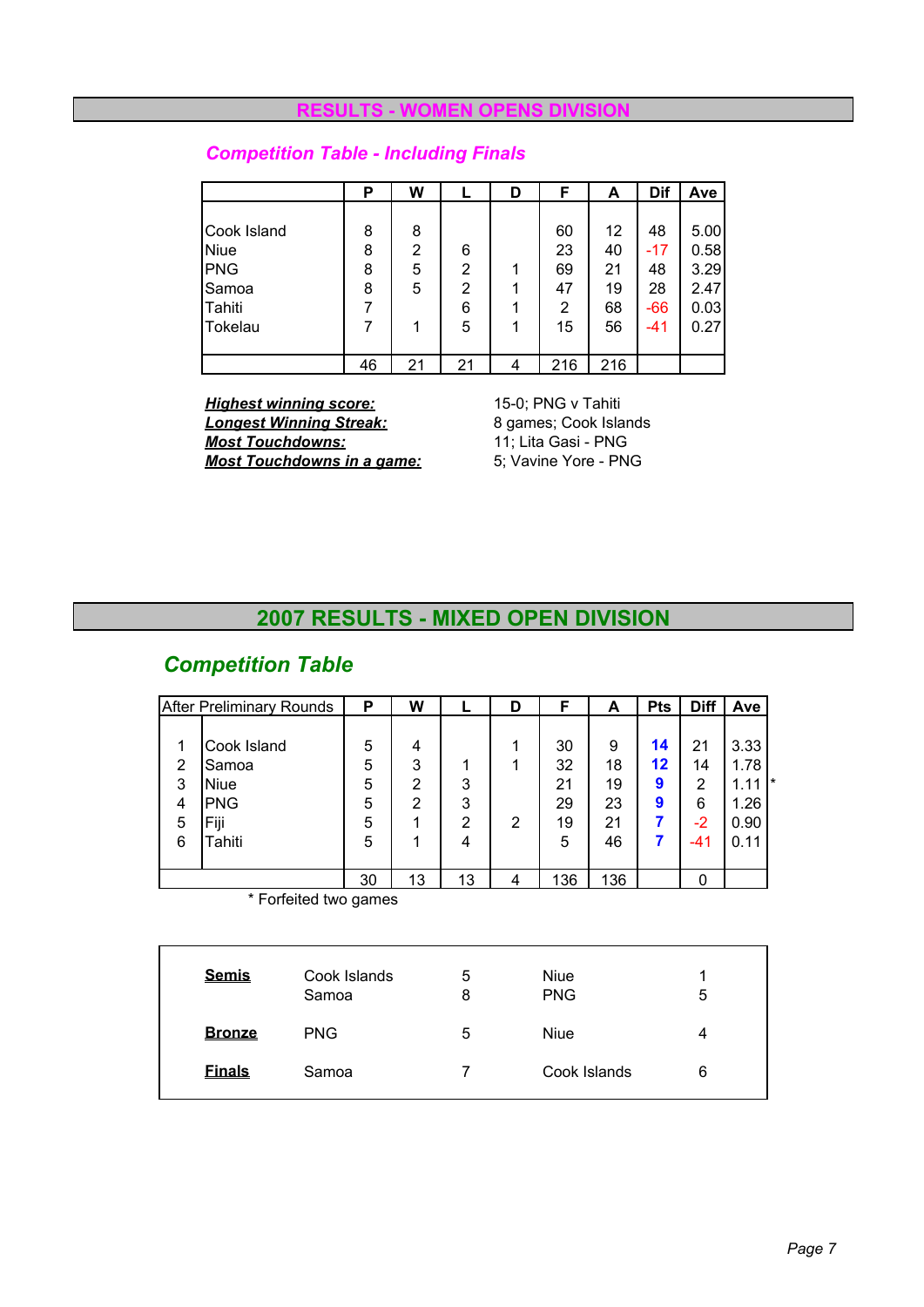#### **RESULTS - MIXED OPEN DIVISION**

### *Team Results*

|      | SAMOA - 1st  |      |    |    |      | <b>COOK ISLANDS - 2nd</b> |      |    |                |
|------|--------------|------|----|----|------|---------------------------|------|----|----------------|
|      | Tahiti       | Won  | 12 | 5  |      | <b>PNG</b>                | Won  | 5  | $\overline{2}$ |
| 2    | Cook Islands | Lost | 0  | 3  | 2    | Samoa                     | Won  | 3  | 0              |
| 3    | Fiji         | Drew | 5  | 5  | 3    | <b>Niue</b>               | Won  | 6  | $\overline{2}$ |
| 4    | <b>Niue</b>  | Won  | 7  | 2  | 4    | Tahiti                    | Won  | 12 | 8              |
| 5    | <b>PNG</b>   | Won  | 7  | 6  | 5    | Fiji                      | Lost | 5  | 7              |
| QF   | Tahiti       | Won  | 12 | 0  | QF   | Fiji                      | Won  | 3  | 0              |
| SF   | <b>PNG</b>   | Won  | 6  | 5  | SF   | <b>Niue</b>               | Won  | 5  |                |
|      | Cook Islands | Won  | 7  | 6  |      | Samoa                     | Lost | 6  |                |
| MVP- |              |      | 56 | 32 | MVP- |                           |      | 45 | 27             |

| <b>PNG</b> - 3rd |              |      |    |    | NIUE - 4th |   |
|------------------|--------------|------|----|----|------------|---|
| 1                | Cook Islands | Lost | 2  | 5  |            | F |
| 2                | Niue         | Won  | 15 | 3  | 2          | Р |
| 3                | Tahiti       | Won  | 4  |    | 3          | C |
| 4                | Fiji         | Drew |    |    | 4          | S |
| 5                | Samoa        | Lost | 6  |    | 5          | Τ |
| QF               | Niue         | Drew | 4  | 4  | QF         | Р |
| <b>SF</b>        | Samoa        | Lost | 5  | 6  | <b>SF</b>  | C |
| ΒF               | <b>Niue</b>  | Won  | 5  |    | ВF         | P |
| $MVP -$          |              |      | 42 | 30 | $MVP -$    |   |

| TAHITI - 5th |              |      |    |    | $FJJI - 6th$ |      |              |      |    |              |
|--------------|--------------|------|----|----|--------------|------|--------------|------|----|--------------|
|              | Samoa        | Lost | 5  | 12 |              |      | <b>Niue</b>  | Lost | 0  | 7            |
| 2            | Fiji         | Lost | 5  | 9  |              | 2    | Tahiti       | Won  | 9  | 5            |
| 3            | <b>PNG</b>   | Lost | 0  | 4  |              | 3    | Samoa        | Drew | 5  | 5            |
| 4            | Cook Islands | Lost | 8  | 12 |              | 4    | <b>PNG</b>   | Drew |    | $\mathbf{1}$ |
| 5            | <b>Niue</b>  | Lost | 0  | 5  |              | 5    | Cook Islands | Won  |    | 5            |
| QF           | Samoa        | Lost | 0  | 12 |              | QF   | Cook Islands | Lost | 0  | 3            |
| PO           | Fiii         | Won  | 5  | 0  |              | PΟ   | Tahiti       | Lost | 0  | 5            |
| MVP-         |              |      | 23 | 54 |              | MVP- |              |      | 22 | 31           |

|                | \MOA -1st    |             |    |    |      | <b>COOK ISLANDS - 2nd</b> |      |    |                |
|----------------|--------------|-------------|----|----|------|---------------------------|------|----|----------------|
| 1              | Tahiti       | Won         | 12 | 5  |      | <b>PNG</b>                | Won  | 5  | 2              |
| $\overline{2}$ | Cook Islands | Lost        | 0  | 3  | 2    | Samoa                     | Won  | 3  | 0              |
| 3              | Fiji         | <b>Drew</b> | 5  | 5  | 3    | <b>Niue</b>               | Won  | 6  | $\overline{2}$ |
| 4              | <b>Niue</b>  | Won         | 7  | 2  | 4    | Tahiti                    | Won  | 12 | 8              |
| 5              | <b>PNG</b>   | Won         | 7  | 6  | 5    | Fiji                      | Lost | 5  |                |
| ÇΕ             | Tahiti       | Won         | 12 | 0  | QF   | Fiji                      | Won  | 3  | 0              |
| SF             | <b>PNG</b>   | Won         | 6  | 5  | SF   | <b>Niue</b>               | Won  | 5  |                |
| F              | Cook Islands | Won         |    | 6  | F    | Samoa                     | Lost | 6  |                |
| /P -           |              |             | 56 | 32 | MVP- |                           |      | 45 | 27             |
|                |              |             |    |    |      |                           |      |    |                |

| PNG - 3rd |              |             |    |                | NIUE - 4th |              |             |    |    |
|-----------|--------------|-------------|----|----------------|------------|--------------|-------------|----|----|
|           | Cook Islands | Lost        | 2  | 5              |            | Fiji         | Won         |    | 0  |
| 2         | <b>Niue</b>  | Won         | 15 | 3              | 2          | <b>PNG</b>   | Lost        | 3  | 15 |
| 3         | Tahiti       | Won         | 4  | 0              | 3          | Cook Islands | Lost        | 2  | 6  |
| 4         | Fiji         | <b>Drew</b> |    |                | 4          | Samoa        | Lost        | 2  |    |
| 5         | Samoa        | Lost        | 6  |                | 5          | Tahiti       | Won         | 5  | 0  |
| QF        | Niue         | <b>Drew</b> | 4  | 4              | QF         | <b>PNG</b>   | <b>Drew</b> | 4  | 4  |
| <b>SF</b> | Samoa        | Lost        | 5  | 6              | <b>SF</b>  | Cook Islands | Lost        | 1  | 5  |
| BF        | <b>Niue</b>  | Won         | 5  | $\overline{4}$ | <b>BF</b>  | <b>PNG</b>   | Lost        | 4  | 5  |
| MVP -     |              |             | 42 | 30             | MVP-       |              |             | 28 | 42 |

|    | FIJI - 6th   |             |    |    |  |  |  |  |  |  |  |  |  |
|----|--------------|-------------|----|----|--|--|--|--|--|--|--|--|--|
|    | <b>Niue</b>  | Lost        | 0  |    |  |  |  |  |  |  |  |  |  |
| 2  | Tahiti       | Won         | 9  | 5  |  |  |  |  |  |  |  |  |  |
| 3  | Samoa        | <b>Drew</b> | 5  | 5  |  |  |  |  |  |  |  |  |  |
| 4  | PNG          | <b>Drew</b> |    |    |  |  |  |  |  |  |  |  |  |
| 5  | Cook Islands | Won         |    | 5  |  |  |  |  |  |  |  |  |  |
| QF | Cook Islands | Lost        |    | 3  |  |  |  |  |  |  |  |  |  |
| PΟ | Tahiti       | Lost        |    | 5  |  |  |  |  |  |  |  |  |  |
|    |              |             | 22 | 31 |  |  |  |  |  |  |  |  |  |

## *Competition Table - Including Finals*

|              | Р  | W              |    | D              | F   | A   | Dif   | Ave  |
|--------------|----|----------------|----|----------------|-----|-----|-------|------|
|              |    |                |    |                |     |     |       |      |
| Cook Islands | 8  | 6              | 2  |                | 45  | 27  | 18    | 1.67 |
| Fiji         | 7  | $\overline{2}$ | 3  | $\overline{2}$ | 22  | 31  | -9    | 0.71 |
| <b>Niue</b>  | 8  | 2              | 5  | 1              | 28  | 42  | -14   | 0.67 |
| PNG          | 8  | 3              | 3  | 2              | 42  | 30  | 12    | 1.40 |
| Samoa        | 8  | 6              |    | 1              | 56  | 32  | 24    | 1.75 |
| Tahiti       |    | 1              | 6  |                | 23  | 54  | $-31$ | 0.43 |
|              |    |                |    |                |     |     |       |      |
|              | 46 | 20             | 20 | 6              | 216 | 216 |       |      |

*Highest winning score:* 15-3; PNG v Niue<br> **Longest Winning Streak:** 5 games; Samoa **Longest Winning Streak:**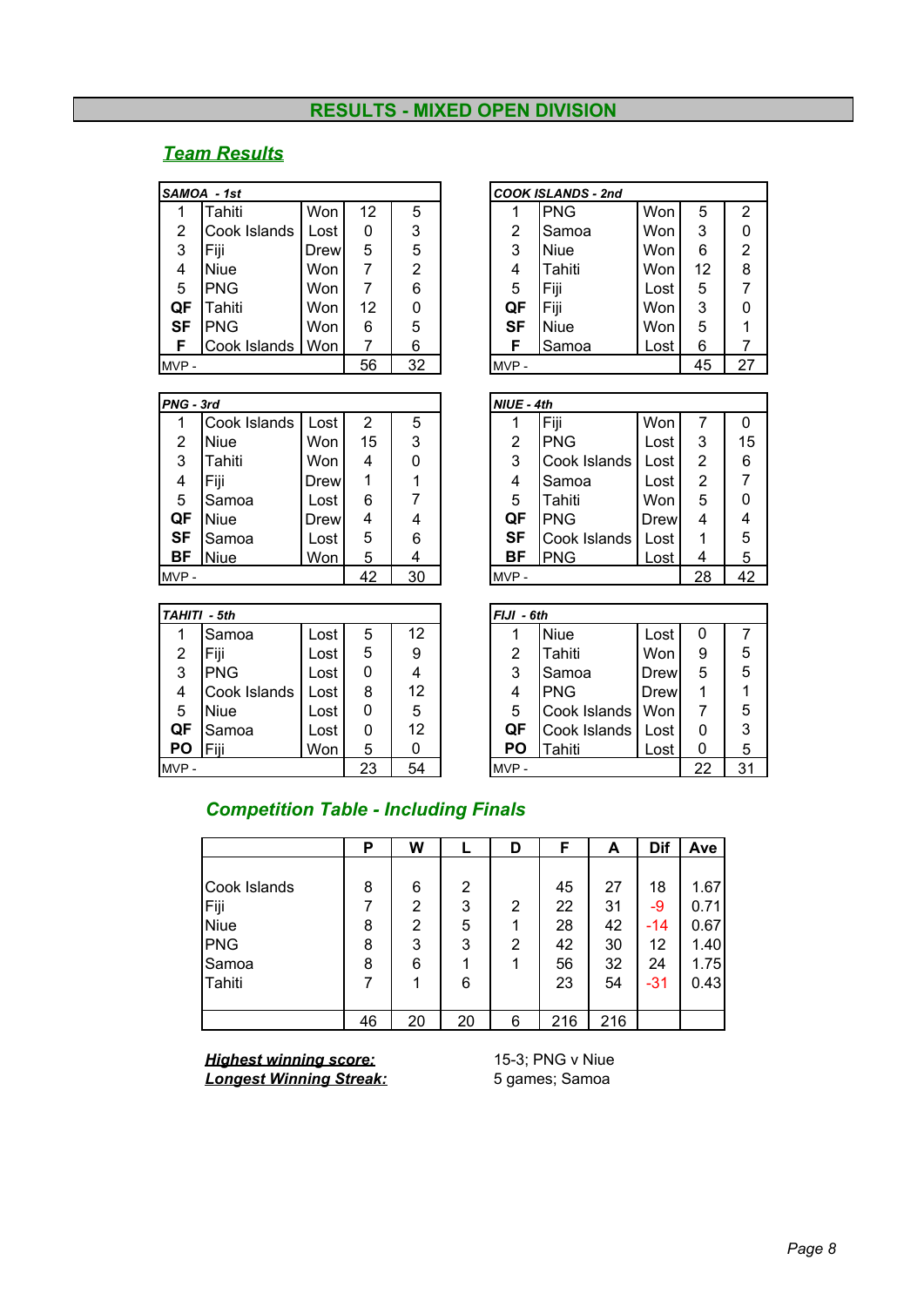## **TOUCHDOWNS SCORED - MENS OPEN - 2007**

| <b>COOK ISLANDS</b>         | 58             | <b>FIJI</b>                 | 45             | <b>NIUE</b>                 | 24 |  |  |
|-----------------------------|----------------|-----------------------------|----------------|-----------------------------|----|--|--|
|                             |                |                             |                |                             |    |  |  |
| Samuel Toroma               | 10             | Marika Tuinabunawa          | 6              | Robert Rex                  | 5  |  |  |
| Teava Terangi               |                | Tevita Tukanalevu           | 5              | Roderick Tagelagi           | 3  |  |  |
| Andrew Mokoroa              | 5              | Lemeki Sevutia              | 5              | Daniel Hipa                 |    |  |  |
| Kapi Anguna                 | 4              | Enele Tikotani              | 5              | Roy Pavihi                  |    |  |  |
| Teaka Pauka                 | 4              | Maciu Bogitini              | 4              | Joseph Sionetuato           |    |  |  |
| Damien Beddoes              | 4              | <b>Charles Cleary</b>       | 3              | Dustin Pulu                 |    |  |  |
| Conrad Piri                 | 4              | Peni Veitogavi              | 3              | Alex Funaki                 |    |  |  |
| David Wichman               | 4              | Tomasi Bose                 | 3              | Kristofferson Sionetama     |    |  |  |
| Vi Viniki                   | 3              | Rusiate Uluimoala           | 2              | Farran Hipa                 |    |  |  |
| Christian Tauira            | 3              | Apisai Sokomuri             | 2              | Hivi Puheke                 |    |  |  |
| Spoon Marsters              | 3              | Sakiusa Tora                | 2              | Fredrick Vakanofiti         |    |  |  |
| Apii Rau                    | 3              | Measake Tikotani            | $\overline{2}$ | Saimoni Toga                |    |  |  |
| Munokoa Pakari              | $\overline{2}$ | <b>Fredy Dumaru</b>         |                | Sunny Foalima               |    |  |  |
| Robbie Atatoa               | 2              | Simione Bainivalu           |                |                             |    |  |  |
| Most Touchdowns in one game |                | Most Touchdowns in one game |                | Most Touchdowns in one game |    |  |  |
| <b>Samuel Toroma - 4</b>    |                | Tevita Tukanalevu - 3       |                | <b>Robert Rex - 3</b>       |    |  |  |
| against Niue                |                | against Tahiti              |                | against Solomon Islands     |    |  |  |

| <b>PAPUA NEW GUINEA</b>     | 53             | <b>SAMOA</b>                | 45             | <b>SOLOMON ISLANDS</b>      | 18 |  |  |
|-----------------------------|----------------|-----------------------------|----------------|-----------------------------|----|--|--|
|                             |                |                             |                |                             |    |  |  |
| Ari Peter                   | 8              | Mathew lakopo               | 8              | Simon Tepuke                | 6  |  |  |
| Kevin Kerrie                | 8              | Junior Leota                |                | Hudson liala                | 3  |  |  |
| <b>Buddy Mitau</b>          |                | <b>Herbert Aati</b>         | 5              | Atikake Bangesunga          |    |  |  |
| Marait John                 | 5              | Ah Ki Reupena               | 2              | Peter Haununu               |    |  |  |
| Norman Steven               | 5              | Alan Aiolupotea             | $\overline{2}$ | David Toramo                |    |  |  |
| <b>Ridley Frank</b>         | 3              | Desmond Ting                | $\overline{2}$ | Bobby Teobasi               |    |  |  |
| Johannes Dame               | 3              | Faigame Tevita              |                | <b>Richard Berry</b>        |    |  |  |
| <b>Richard Seeto</b>        | 3              | Kuripitone Betham           | 5              | Paul Berry                  |    |  |  |
| Godfrey Luke                | 2              | Paul Fagasau                | 4              | Franco Ne'E                 |    |  |  |
| <b>Eddie Mark</b>           | $\overline{2}$ | Petaia Peresetene           |                |                             |    |  |  |
| <b>Tony Williams</b>        | $\overline{2}$ | Rapi Vaai                   |                |                             |    |  |  |
| Ivan Virani                 | $\mathcal{P}$  | Sio Junior Leilua           |                |                             |    |  |  |
| Robin Taleng                | 2              | Zondervan Faalafi           | 4              |                             |    |  |  |
| Martin Joffey               |                |                             |                |                             |    |  |  |
| Most Touchdowns in one game |                | Most Touchdowns in one game |                | Most Touchdowns in one game |    |  |  |
| $3$ scorers - $3$           |                | <b>Mathew lakopo - 3</b>    |                | 3 scorers - 2               |    |  |  |
| against various teams       |                | against Tokealu & Niue      |                | against various teams       |    |  |  |

| TAHITI                      | TOKELAU                     | $\overline{18}$ | TUVALU                       | 24             |  |  |
|-----------------------------|-----------------------------|-----------------|------------------------------|----------------|--|--|
|                             |                             |                 |                              |                |  |  |
| Jason Hnagere               | Aloihio Isaia               | 4               | Tiaoti Maatia                | 3              |  |  |
|                             | Elisaia Aloisio             | 3               | Setima Piita                 | 3              |  |  |
|                             | Kosema Kosema               | $\overline{2}$  | Viliamu lese                 | 3              |  |  |
|                             | Kosetatino Liufau           | $\overline{2}$  | Josh Tui Tapasei             | 3              |  |  |
|                             | Tovio Perez                 | $\overline{2}$  | Pisi Seleganiu               | 3              |  |  |
|                             | Malili Amio                 |                 | Lasalo Kolokai               | 2              |  |  |
|                             | Semisi Mika                 |                 | Christopher. F Vave          | $\overline{2}$ |  |  |
|                             | Mateo Ioane                 |                 | Tane Mataio                  |                |  |  |
|                             | Kahimilo Atonio             |                 | Teo Sofeni                   |                |  |  |
|                             | losefo Wright               |                 | Manatu Siose                 |                |  |  |
|                             |                             |                 | Matagi Lautii                |                |  |  |
|                             |                             |                 |                              |                |  |  |
|                             |                             |                 |                              |                |  |  |
| Most Touchdowns in one game | Most Touchdowns in one game |                 | Most Touchdowns in one game  |                |  |  |
| Jason Hnagere - 1           | Elisaia Aloisio - 3         |                 | Kolokai & Vave - 2           |                |  |  |
| against Solomon Islands     | against Tahiti              |                 | against Cook & Solomon Isls. |                |  |  |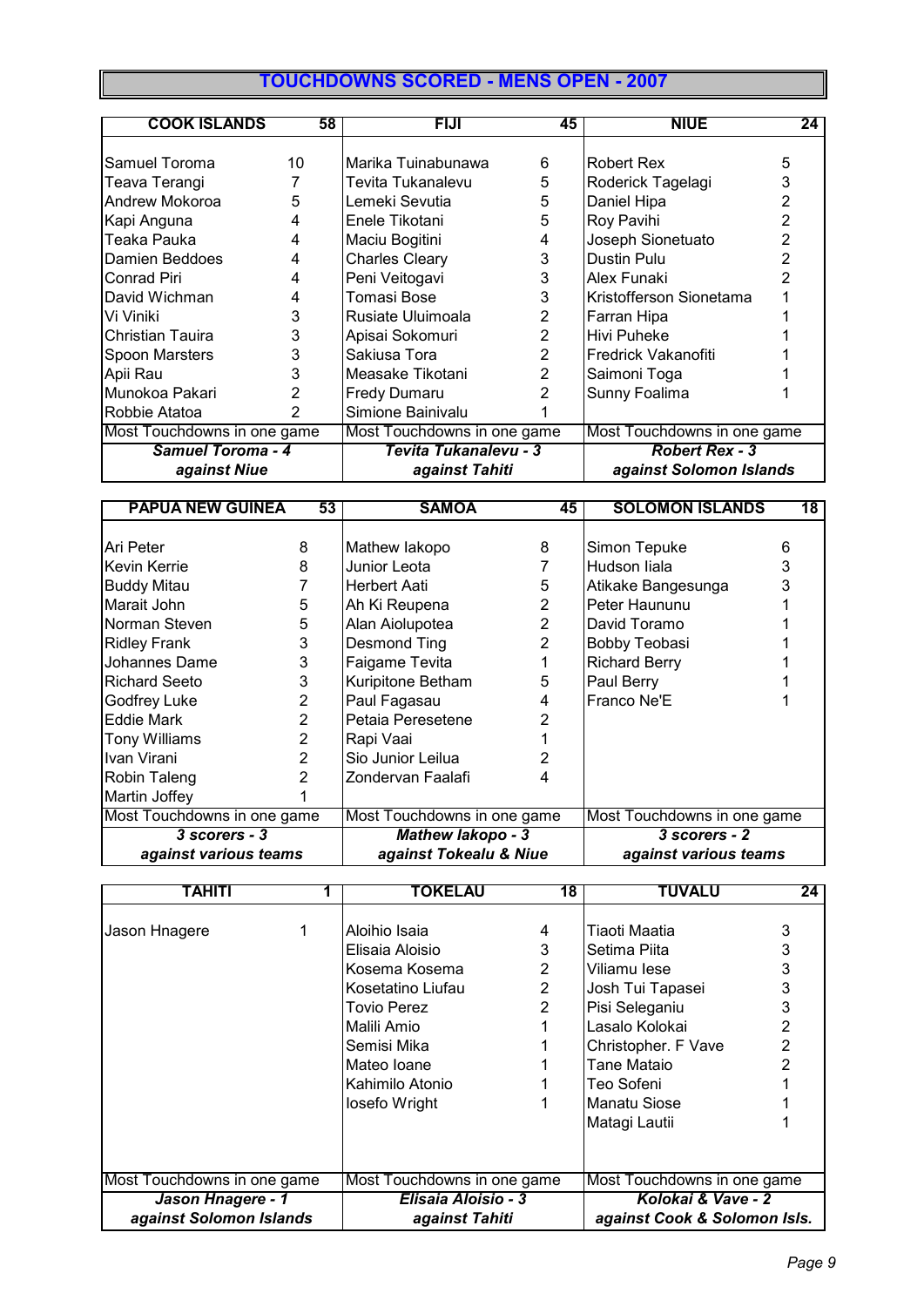#### **TOUCHDO**

| <b>COOK ISLANDS</b>         | 60 | <b>NIUE</b>                 | 23             | <b>PAPUA NEW GUINEA</b>     | 69 |  |  |
|-----------------------------|----|-----------------------------|----------------|-----------------------------|----|--|--|
|                             |    |                             |                |                             |    |  |  |
| Taromi Urirau               | 9  | Tamamoka Haimotu            | 4              | Lita Gasi                   | 11 |  |  |
| Ursula Robati               | 8  | Melissa Akeimo              | 4              | Vavine Yore                 | 10 |  |  |
| Julieanne Westrupp          | 6  | Liliokalani Laufoli         | 3              | Madelyne Po'O               | 6  |  |  |
| Rogie Makita                | 6  | Lusiana Bilitaki            | 3              | Kila Karara                 | 6  |  |  |
| Metua Robati                | 6  | Nicolette Tongahai          | $\overline{2}$ | Tina Pera                   | 6  |  |  |
| Rheima Bishop               | 5  | Lara Soloma                 | $\overline{2}$ | Joyce Downes                | 5  |  |  |
| Vaine Ben                   | 5  | Tanirose Lui                | 2              | Angelina Wom                | 5  |  |  |
| Evelyn Vaile                | 4  | Jacuiline Mitimeti          |                | Alice Theodore              | 5  |  |  |
| Daphne Hosking-Brown        | 4  | Waimaria Pasene             |                | Tess Davani                 | 4  |  |  |
| Tuatai Johanne Joe          | 3  | Glen Ikitule                |                | Joyce Jomis                 | 4  |  |  |
| <b>Mary Noema</b>           | 3  |                             |                | Leumi Luli                  | 3  |  |  |
| Pareina Mokoroa Tangata     |    |                             |                | <b>Margaret Gore</b>        | 2  |  |  |
|                             |    |                             |                | <b>Helen Moses</b>          | 2  |  |  |
|                             |    |                             |                |                             |    |  |  |
|                             |    |                             |                |                             |    |  |  |
| Most Touchdowns in one game |    | Most Touchdowns in one game |                | Most Touchdowns in one game |    |  |  |
| Urirau & Westrupp - 3       |    | 5 scorers - 2               |                | Vavine Yore - 5             |    |  |  |
| against Tahiti & Tokelau    |    | against various teams       |                | against Tahiti              |    |  |  |

| <b>SAMOA</b>                | 47 | TAHITI                      | 2 | <b>TOKELAU</b>              | 15             |  |  |
|-----------------------------|----|-----------------------------|---|-----------------------------|----------------|--|--|
|                             |    |                             |   |                             |                |  |  |
| Gabrielle Apelu             | 11 | lPatricia Yakeula           |   | Suzanne Niua                | 3              |  |  |
| Filoi Eneliko               |    | Lucette Kimitete            |   | Litia Maiava                | 2              |  |  |
| Candice Apelu               | 6  |                             |   | Matagofie Toloa             | 2              |  |  |
| Telesia Ioane               | 5  |                             |   | Nadia Simi                  | $\overline{2}$ |  |  |
| Tasmania Samuelu            | 5  |                             |   | Soli Toala                  | 2              |  |  |
| Rosalia Ioane               | 4  |                             |   | Petranila Lemisio           |                |  |  |
| Fila Fuamatu                | 3  |                             |   | Sulia Peleni                |                |  |  |
| Lerissa Faaiuaso            | 3  |                             |   | Elisapeta Perez             |                |  |  |
| Ipuniuesea Sapatu           |    |                             |   | Lesia Mika                  |                |  |  |
| Diana Roma                  |    |                             |   |                             |                |  |  |
| Poto Lio                    |    |                             |   |                             |                |  |  |
|                             |    |                             |   |                             |                |  |  |
|                             |    |                             |   |                             |                |  |  |
|                             |    |                             |   |                             |                |  |  |
|                             |    |                             |   |                             |                |  |  |
| Most Touchdowns in one game |    | Most Touchdowns in one game |   | Most Touchdowns in one game |                |  |  |
| Filoi Eneliko - 4           |    | all scores - 1              |   | <b>Suzanne Niua - 2</b>     |                |  |  |
| against Tokealu             |    | against Tokelau & Niue      |   | against Tahiti              |                |  |  |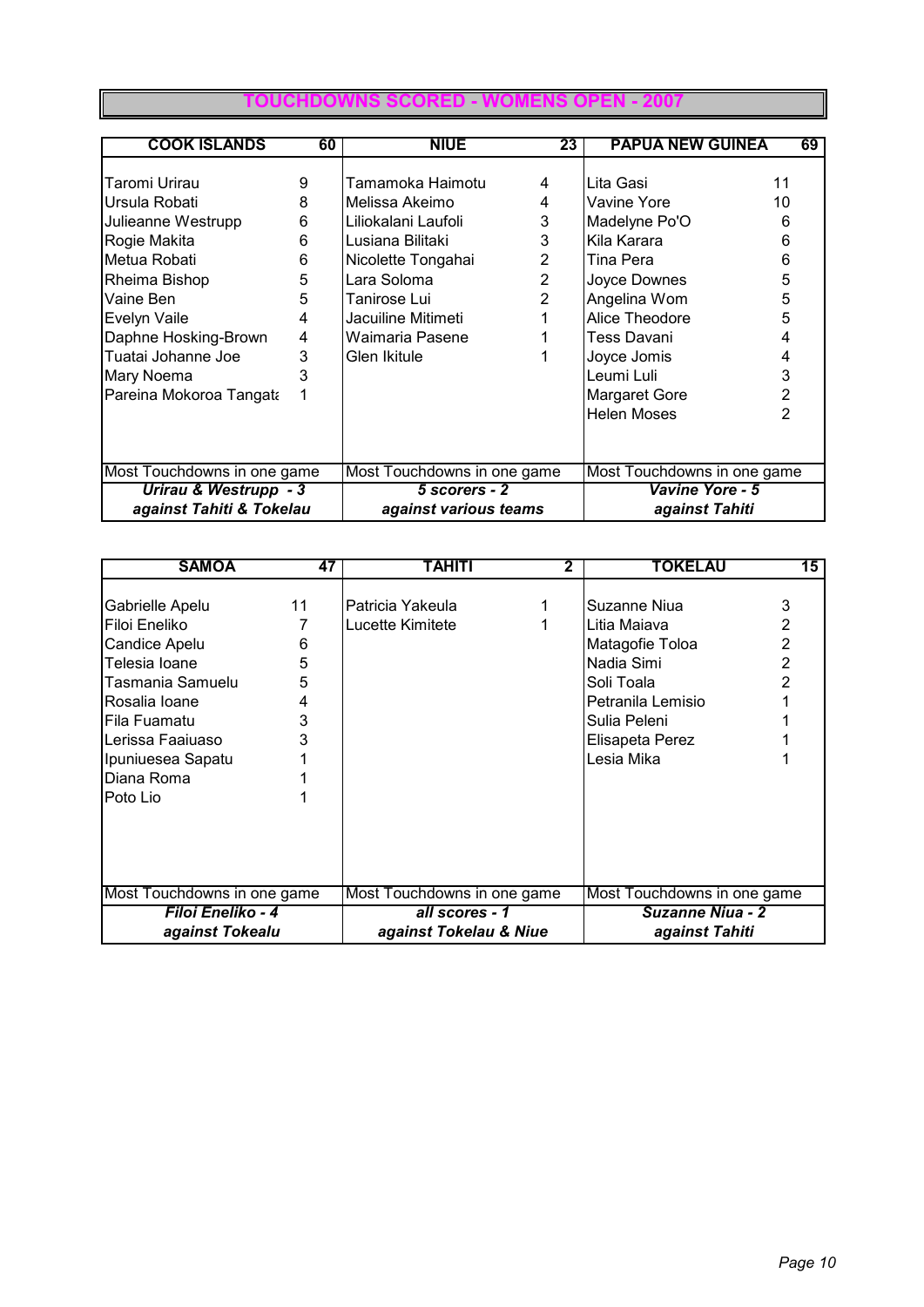## **TOUCHDOWNS SCORED - MIXED OPEN - 2007**

| <b>COOK ISLANDS</b><br>O    | <b>FIJI</b><br>0            | <b>NIUE</b>                 |
|-----------------------------|-----------------------------|-----------------------------|
|                             |                             |                             |
|                             |                             |                             |
|                             |                             |                             |
| Individual Details          | Individual Details          | <b>Individual Details</b>   |
|                             |                             |                             |
| Not Recorded                | Not Recorded                | Not Recorded                |
|                             |                             |                             |
|                             |                             |                             |
|                             |                             |                             |
|                             |                             |                             |
|                             |                             |                             |
|                             |                             |                             |
|                             |                             |                             |
| Most Touchdowns in one game | Most Touchdowns in one game | Most Touchdowns in one game |
| <b>Samual Toroma - 5</b>    | <b>Three Players - 3</b>    | <b>Three Players - 2</b>    |
| against Niue                | against various teams       | against various teams       |

| <b>PAPUA NEW GUINEA</b><br>Ω | <b>SAMOA</b><br>0               | TAHITI                      |
|------------------------------|---------------------------------|-----------------------------|
|                              |                                 |                             |
|                              |                                 |                             |
|                              |                                 |                             |
| <b>Individual Details</b>    | Individual Details              | <b>Individual Details</b>   |
|                              |                                 |                             |
| Not Recorded                 | Not Recorded                    | Not Recorded                |
|                              |                                 |                             |
|                              |                                 |                             |
|                              |                                 |                             |
|                              |                                 |                             |
|                              |                                 |                             |
|                              |                                 |                             |
| Most Touchdowns in one game  | Most Touchdowns in one game     | Most Touchdowns in one game |
| <b>Krypton Okesene - 3</b>   | <b>Rihari &amp; Walters - 4</b> | <b>Three Players - 2</b>    |
| against Fiji 2               | against Niue & Fiji             | against various teams       |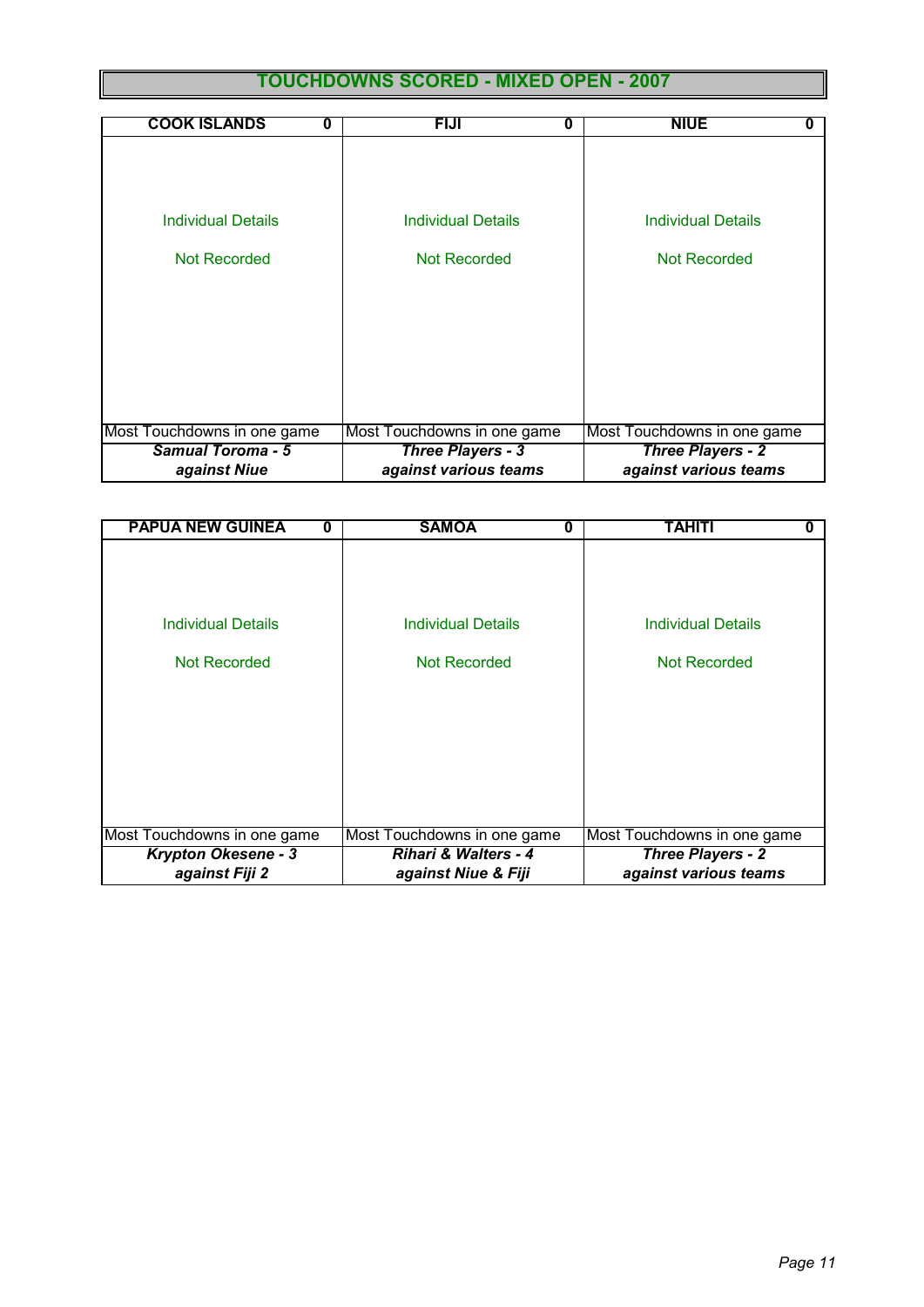### **STATISTICS & RESULTS - 2007**



South Pacific Touch Champions **2007 - SAMOA**

| <b>Teams</b>    |    | Men Wom Mix |   | #  |  |
|-----------------|----|-------------|---|----|--|
|                 |    |             |   |    |  |
| Samoa           | 10 |             | 9 | 26 |  |
| Cook Islands    | 7  | 9           | 7 | 23 |  |
| Fiji            | 12 |             |   | 13 |  |
| Niue            | 5  | 4           | 4 | 13 |  |
| PNG             | 3  | 5           | 5 | 13 |  |
| Solomon Islands | 8  |             |   | 8  |  |
| Tokelau         | 4  | 2           |   | 6  |  |
| Tahiti          | 1  | 1           | 2 | 4  |  |
| Tuvalu          | 3  |             |   | 3  |  |
|                 |    |             |   |    |  |
|                 |    |             |   |    |  |

#### **EACH NATIONS RESULTS - 2007**

| <b>COOK ISLANDS</b>    | D           | W           |             |                | A              | <b>FIJI</b>            | n               | W      |        | D |          | A       |
|------------------------|-------------|-------------|-------------|----------------|----------------|------------------------|-----------------|--------|--------|---|----------|---------|
| Mens<br>Women<br>Mixed | 8<br>8<br>8 | 5<br>8<br>6 | ◠<br>J<br>◠ | 58<br>60<br>45 | 31<br>12<br>27 | Mens<br>Women<br>Mixed | 6<br>0          | 6<br>ົ | ົ<br>J | ⌒ | 45<br>22 | 15<br>3 |
|                        | 24          | 19          | 5           | 163            | 70             |                        | $1\overline{3}$ | 8      | ົ<br>ت |   | 67       | 46      |

| <b>COOK ISLANDS</b>    |             | W           |             | ┕ |                | $\boldsymbol{\mathsf{A}}$   | <b>IFIJI</b>           |           | W      |   |   |          | Α        |
|------------------------|-------------|-------------|-------------|---|----------------|-----------------------------|------------------------|-----------|--------|---|---|----------|----------|
| Mens<br>Women<br>Mixed | 8<br>8<br>8 | 5<br>8<br>6 | ◠<br>ື<br>⌒ |   | 58<br>60<br>45 | 31<br>12<br>27 <sub>1</sub> | Mens<br>Women<br>Mixed | 6<br>0    | 6<br>◠ | c | ◠ | 45<br>22 | 15<br>31 |
|                        | 24          | و,          | ີ           | u | 63             | 70                          |                        | 40<br>د ا |        |   |   | -67      | 46       |

| <b>NIUE</b>            | D           | W      |             |                | A               |                                      | <b>PAPUA NEW GUINEA</b> |                       |                            | ◡ |                | А                     |
|------------------------|-------------|--------|-------------|----------------|-----------------|--------------------------------------|-------------------------|-----------------------|----------------------------|---|----------------|-----------------------|
| Mens<br>Women<br>Mixed | 5<br>8<br>8 | ົ<br>◠ | 4<br>6<br>ხ | 24<br>23<br>28 | 26<br>40<br>421 | <b>Mens</b><br>Women<br><b>Mixed</b> | 8<br>8<br>8             | 6<br>-<br>ს<br>2<br>J | റ<br>∸<br>ົ<br>∸<br>ົ<br>w | ົ | 53<br>69<br>42 | $2^{\cdot}$<br>,<br>, |
|                        | 21          | ∽      | 5           | 75             | 108             |                                      | 24                      | 14                    |                            | J | 164            | 78                    |

| <b>NIUE</b>            | □           | w      |             | C |                | A              | IPAPUA NEW GUINEA      |             | w                 |                  | ┕ |                | A              |
|------------------------|-------------|--------|-------------|---|----------------|----------------|------------------------|-------------|-------------------|------------------|---|----------------|----------------|
| Mens<br>Women<br>Mixed | 5<br>8<br>8 | ົ<br>ົ | 4<br>6<br>5 |   | 24<br>23<br>28 | 26<br>40<br>42 | Mens<br>Women<br>Mixed | 8<br>8<br>8 | 6<br>5<br>◠<br>s. | ົ<br>ົ<br>◠<br>ີ | ◠ | 53<br>69<br>42 | 27<br>21<br>30 |
|                        | ົ           | 5      | 15          |   | 75             | 108            |                        | 24          | 14                |                  | w | 164            | 78             |

| <b>SAMOA</b>           |             | W           |        |   |                | A              | <b>SOLOMON ISLANDS</b> |             |
|------------------------|-------------|-------------|--------|---|----------------|----------------|------------------------|-------------|
| Mens<br>Women<br>Mixed | 6<br>8<br>8 | 4<br>5<br>6 | 2<br>2 |   | 45<br>47<br>56 | 18<br>19<br>32 | Mens<br>Women<br>Mixed | 6<br>0<br>0 |
|                        | 22          | 15          | 5      | 2 | 148            | 69             |                        | 6           |

| Mens<br>Women<br>Mixed | 6<br>8<br>8     | 4<br>5<br>6 | ົ<br>∩ |   | 45<br>47<br>56 | 18<br>19<br>32 | Mens<br>Women<br>Mixed | 6<br>0<br>0 | 5 |   | 18 | 63 |
|------------------------|-----------------|-------------|--------|---|----------------|----------------|------------------------|-------------|---|---|----|----|
|                        | $\overline{22}$ | 15          | ხ      | - | 148            | 69             |                        | 6           | ა | v | 18 | 63 |
|                        |                 |             |        |   |                |                |                        |             |   |   |    |    |

**SOLOMON ISLANDS** W L D F A

| <b>TAHITI</b>          |                 | W |        |              | Α              | <b>TOKELAU</b>         |        | W |             | υ |                 | $\overline{A}$ |
|------------------------|-----------------|---|--------|--------------|----------------|------------------------|--------|---|-------------|---|-----------------|----------------|
| Mens<br>Women<br>Mixed | 4               |   | 6<br>6 | ⌒<br>←<br>23 | 55<br>68<br>54 | Mens<br>Women<br>Mixed | 4<br>0 |   | 2<br>J<br>5 |   | 18<br>15        | 22<br>5        |
|                        | $\overline{18}$ |   | 6      | 26           | 177            |                        | . .    | ⌒ | 8           |   | $\overline{33}$ | 78             |

| TAHITI                 | D  | w |             |         | A                | <b>TOKELAU</b>         | D      | w |                  |          |          |
|------------------------|----|---|-------------|---------|------------------|------------------------|--------|---|------------------|----------|----------|
| Mens<br>Women<br>Mixed | 4  |   | 4<br>6<br>6 | ◠<br>23 | 55<br>68<br>54   | Mens<br>Women<br>Mixed | 4<br>0 |   | ົ<br>ີ<br>∽<br>ັ | 18<br>15 | 22<br>56 |
|                        | 18 |   | 16          | 26      | $\overline{177}$ |                        |        |   | O                | つつ<br>υū | 78       |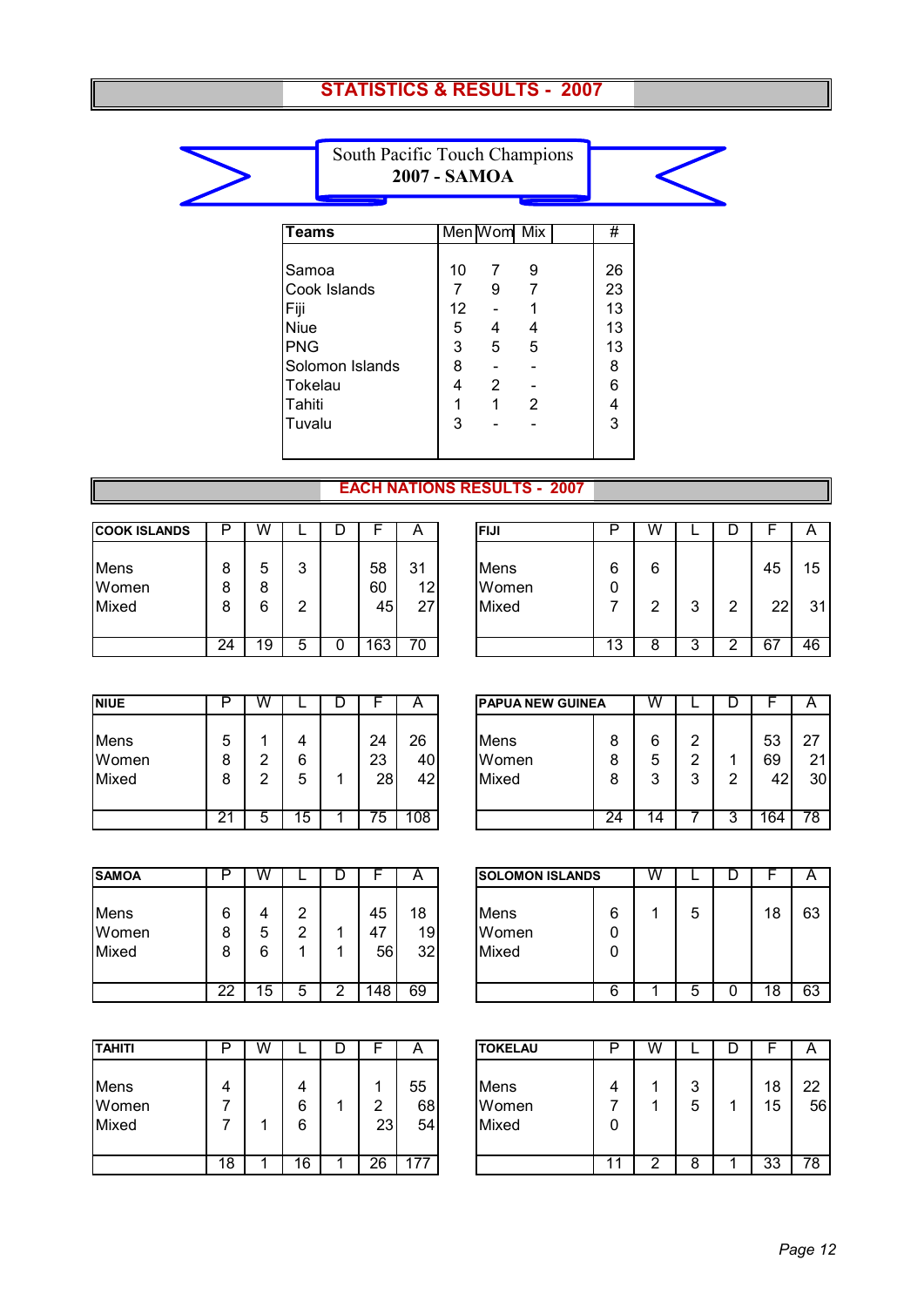#### **RECORDS - 2007 - RECORDS**

| <b>TUVALU</b>          |   |   |   |    | ┍  |
|------------------------|---|---|---|----|----|
| Mens<br>Women<br>Mixed | 5 | 2 | 3 | 24 | 29 |
|                        | 5 | 2 | З | 24 | 29 |

#### **Nations Total Results 2007**

| <b>All Divisions</b> | Ρ   | w  |    | D  | F   | А   | <b>AVE</b> |
|----------------------|-----|----|----|----|-----|-----|------------|
|                      |     |    |    |    |     |     |            |
| Cook Islands         | 24  | 19 | 5  | 0  | 163 | 70  | 2.33       |
| Fiji                 | 13  | 8  | 3  | 2  | 67  | 46  | 1.46       |
| <b>Niue</b>          | 21  | 5  | 15 | 1  | 75  | 108 | 0.69       |
| <b>PNG</b>           | 24  | 14 |    | 3  | 164 | 78  | 2.10       |
| Samoa                | 22  | 15 | 5  | 2  | 148 | 69  | 2.14       |
| Solomon Islands      | 6   |    | 5  | 0  | 18  | 63  | 0.29       |
| Tahiti               | 18  |    | 16 | 1  | 26  | 177 | 0.15       |
| <b>Tokelau</b>       | 11  | 2  | 8  | 1  | 33  | 78  | 0.42       |
| Tuvalu               | 5   | 2  | 3  | 0  | 24  | 29  | 0.83       |
|                      |     |    |    |    |     |     |            |
|                      | 144 | 67 | 67 | 10 | 718 | 718 |            |

| <b>Biggest Win</b> | Team       | <b>Score</b> | Round | <b>Opponent</b> |
|--------------------|------------|--------------|-------|-----------------|
| Mens               | Fiji       | $16 - 0$     | Rd. 3 | Tahiti          |
| Women              | <b>PNG</b> | $15 - 0$     | Rd. 3 | Tahiti          |
| Mixed              | <b>PNG</b> | $15 - 3$     | Rd. 2 | <b>Niue</b>     |

|             | <b>Best Attack - excluding finals</b><br>Score l |    |      |
|-------------|--------------------------------------------------|----|------|
| <b>Mens</b> | Fiji                                             | 27 | 9.00 |
| Women       | <b>PNG</b>                                       | 43 | 8.60 |
| Mixed       | Samoa                                            | 32 | 6.40 |

| Best Attack - excluding finals |            | <b>Score</b> | Ave. |       | <b>Best Attack - including finals</b> |    |      |  |
|--------------------------------|------------|--------------|------|-------|---------------------------------------|----|------|--|
| Mens                           | Fiji       | 27           | 9.00 | Mens  | Fiji                                  | 45 | .50  |  |
| Women                          | <b>PNG</b> | 43           | 8.60 | Women | <b>PNG</b>                            | 69 | 8.63 |  |
| Mixed                          | Samoa      | 32           | 6.40 | Mixed | Samoa                                 | 56 | 7.00 |  |

.

| <b>Best Defense - excluding finals</b> |                                    | <b>Score</b> | Ave.                 |
|----------------------------------------|------------------------------------|--------------|----------------------|
| <b>Mens</b><br>Women<br>Mixed          | Fiji<br><b>PNG</b><br>Cook Islands | 9<br>9       | 1.33<br>1.80<br>1.80 |

| <b>Best Defense - excluding finals</b> |                                    | <b>Score</b> | Ave.                 | <b>Best Defense - including finals</b> |                                      | <b>Score</b>   | Ave.                              |
|----------------------------------------|------------------------------------|--------------|----------------------|----------------------------------------|--------------------------------------|----------------|-----------------------------------|
| Mens<br>Women<br>Mixed                 | Fiji<br><b>PNG</b><br>Cook Islands | 9<br>9       | 1.33<br>1.80<br>1.80 | Mens<br>Women<br>Mixed                 | Fiii<br>Cook Islands<br>Cook Islands | 15<br>12<br>27 | 2.50<br>1.50 <sub>1</sub><br>3.38 |

| Best F & A - excluding finals |                                    | <b>Score</b> | Ave.                                  | Best F & A - including finals |                               | <b>Score</b>                           | Ave. |
|-------------------------------|------------------------------------|--------------|---------------------------------------|-------------------------------|-------------------------------|----------------------------------------|------|
| Mens<br>Women<br>Mixed        | Fiji<br><b>PNG</b><br>Cook Islands |              | 27-4 6.75<br>43-9 4.78<br>$30-9$ 3.33 | Mens<br>Women<br>Mixed        | Fiii<br>Cook Islands<br>Samoa | 45-15 3.00<br>60-12 5.00<br>56-32 1.75 |      |

| Best F & A - including finals |              | Score   Ave. |
|-------------------------------|--------------|--------------|
| Mens                          | Fiii         | 45-15 3.00   |
| Women                         | Cook Islands | 60-12 5.00   |
| Mixed                         | Samoa        | 56-32 1.75   |